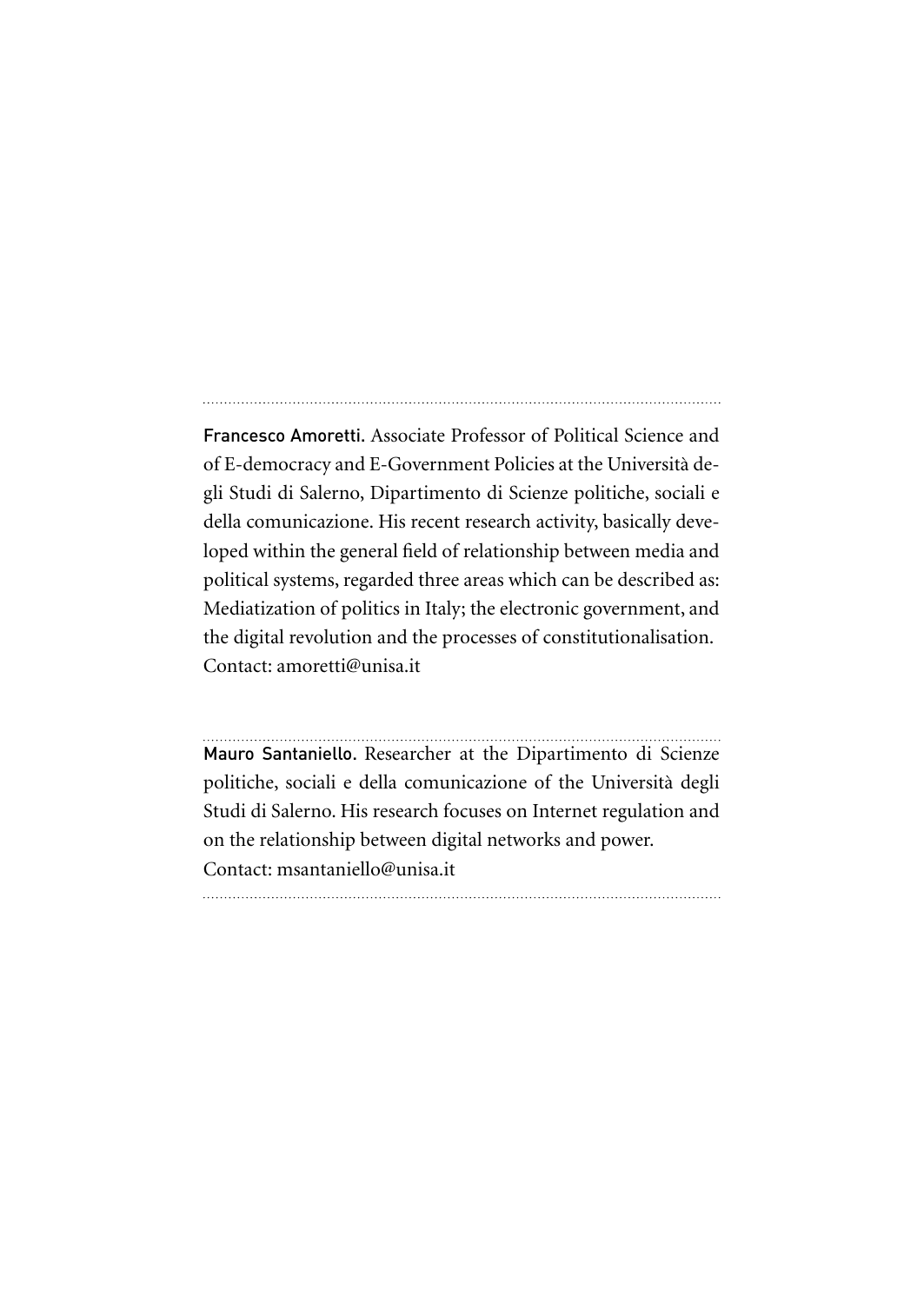# **Between Reason of State and Reason of Market:**

# **The developments of internet governance in historical perspective**

DOI: 1017450/160109

# Francesco Amoretti and Mauro Santaniello

Università degli Studi di Salerno

Reception date 8<sup>th</sup> November 2015; acceptance date 20<sup>th</sup> February 2016 this article is developed within a project research held at the Dipartimento di Scienze Politiche, Sociali e della Comunicazione, Università degli Studi di Salerno.

# **Abstract**

"No sovereignty, no elected government, no authority, no borders". It was exactly twenty years ago, John Perry Barlow proclaimed his *Declaration of the Independence of Cyberspace*. And those were his keywords. Today, we can say that the development of Internet governance as a global policy arena is the answer to the questions that Barlow believed irrelevant to the proper development of cyberspace. If founding myths about an ungovernable, borderless, and intangible Internet have been demolished, what power relations have emerged in the Internet governance arena? What are the ideas –or the *normative values*– that sustain and legitimize the political role of governmental and nongovernmental actors? And, finally, is the *multi-stakeholder* model capable of grasping the *real* conflicts over political power, or is it part of those conflicts, a narrative supporting specific interests and coalitions? The main aim of this article is to consider these issues by analysing the developments of political conflicts over Internet governance, from the IAHC to WSIS, until recent processes such as the WCIT and NetMundial.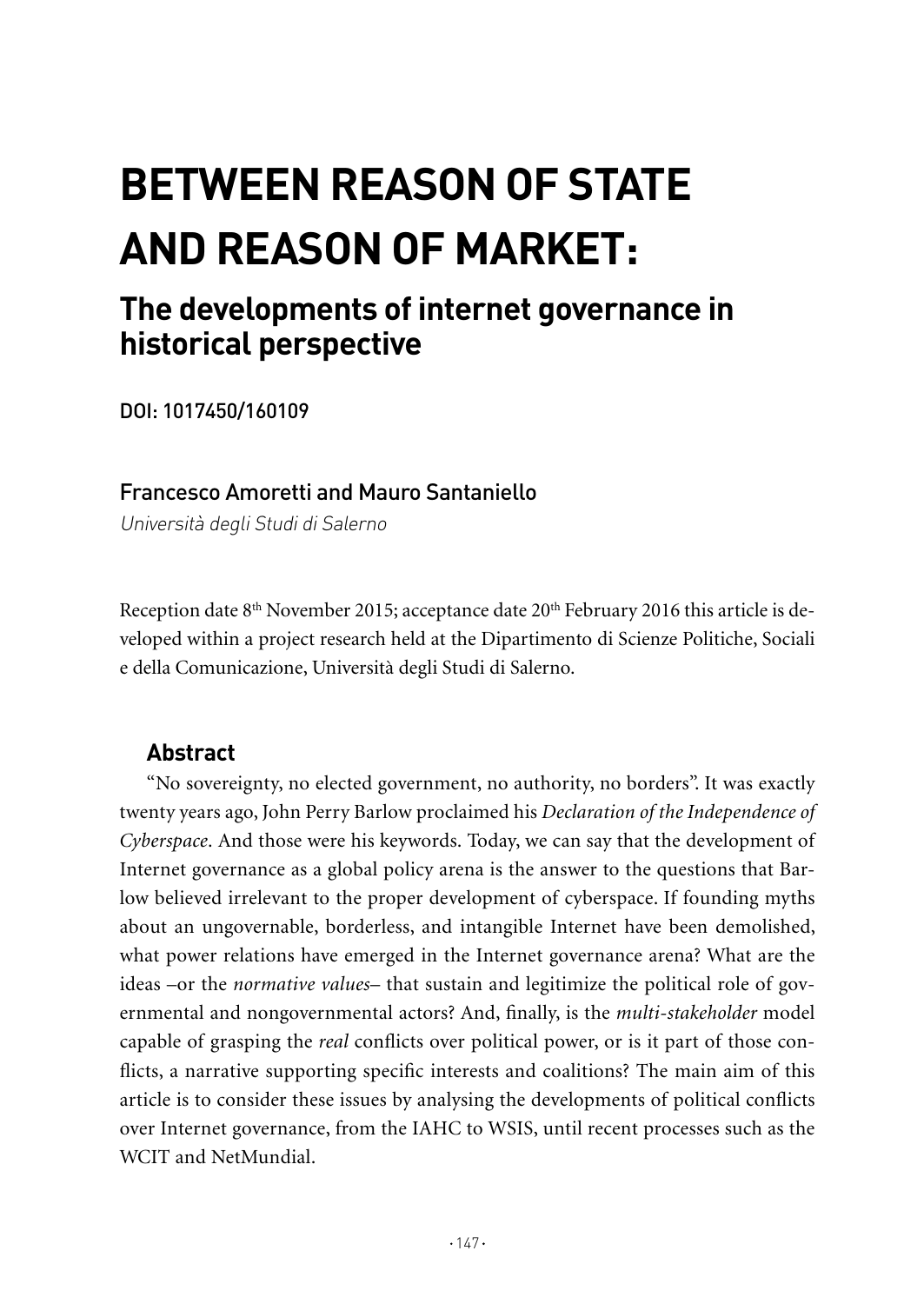#### **Key words**

States, sovereignty, political conflicts, giant corporations, Internet governance

#### **Resumen**

"Ninguna soberanía, ningún gobierno electivo, ninguna autoridad, ningún confín". Hace veinte años, John Perry Barlow proclamó su Declaración de Independencia del Ciberespacio. Y estas eran las palabras clave. Hoy día, podemos afirmar que el desarrollo del *Internet Governance* como ámbito de *policy* global responde a las preguntas que Barlow consideraba irrelevantes precisamente por lo que al desarrollo del ciberespacio se refería. Una vez que los mitos fundadores de un Internet sin confines, inmaterial y falto de estructuras de gobierno han sido derrotados, ¿cuáles son las relaciones de poder que han emergido en el campo del dominio del Internet? ¿Cuáles son las ideas –o los *valores normativos*– que sostienen y legitiman el papel político de los actores gubernamentales y no gubernamentales? Además, ¿el modelo *multi-stakeholder* sabe distinguir los conflictos de poder *reales*, o él mismo parte de esos conflictos, como un discurso de apoyo de los intereses y de las coaliciones en juego? El objetivo principal del artículo es analizar esos cuestionamientos a través del análisis del desarrollo de los conflictos políticos respecto de la gobernanza de la red: del IAHC al WSIS, hasta llegar a los procesos más recientes, como el WCIT y el NetMundial.

#### **Palabras clave**

Estados, soberanía, conflictos políticos, *Giant Corporation, Internet governance*

# **1. Introduction**

"No sovereignty, no elected government, no authority, no borders". It was exactly twenty years ago, John Perry Barlow proclaimed his Declaration of the Independence of Cyberspace<sup>1</sup>. And those were his keywords. These were the words –and predictions– of a visionary. It was instead the dominant conception, in those years, in the international scientific community as well as in the areas most directly involved in the design of

<sup>1.</sup> J. P. Barlow, *A Declaration of the Independence of Cyberspace*, 1996, https://projects.eff.org/~barlow/Declaration-Final.html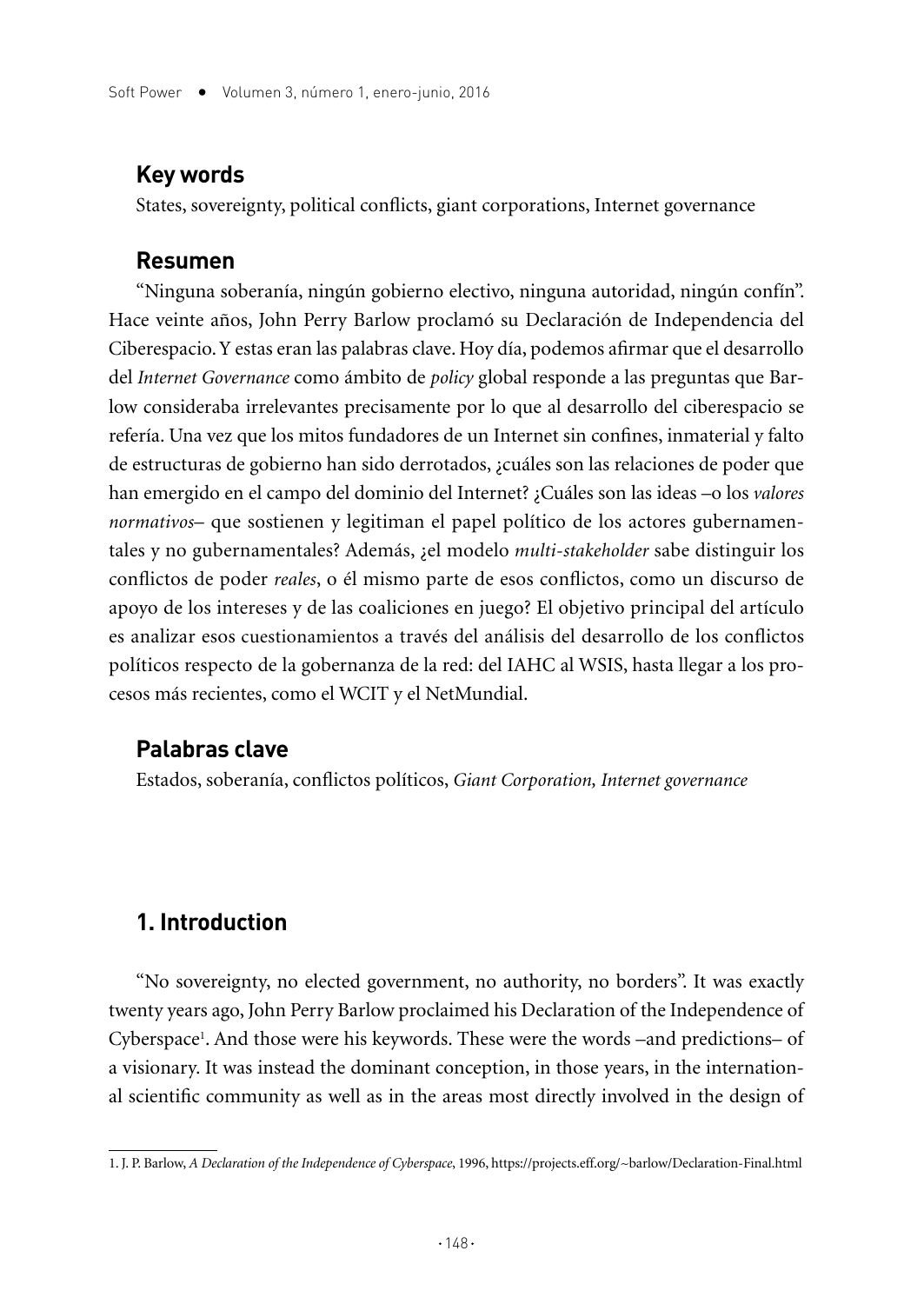cyberspace. In a 1998 article by Carey entitled "Internet and the end of the national communication system" were established the general coordinates within the theoretical and empirical research on the relationship between digital media and states might be placed<sup>2</sup>. The diffusion of networks was redefining roles, functions, and policies of the state –of the states– involving, all in all, a negative balance for the state –less sovereignty, less authority, less regulatory capacity–, and control of information flows. In the map of the world telecommunications market, states were destined to play secondary roles; in the Old as the New continent were being celebrated the glories of neoliberal globalization. The withdrawal of states was also deemed necessary to the full deployment of the network's potential. Those who had at heart the renewal of politics; saw in the opportunities offered by digital networks a historic opportunity, one to be seized without too many ifs and buts.

With governments to act as guarantors, with specific policies, of technological innovation; keeping away the states from these processes was therefore not only desirable, but also possible, considering which way the wind had been blowing for about two decades. That it was Bill Gates to announce, in a famous 1996 speech, with the expansion of cyberspace and the creation of Adam Smith's dream of a free international market, it is not surprising. The cyber-optimists' community did not only include entrepreneurs and professionals of the computer industry. Besides these, intellectuals, professionals, politicians, and citizens looked to cyberspace as a new frontier –along the "Information Superhighway" – the old myths of American culture were being revived<sup>3</sup>. Subtracted to the control –and the powers– of the state, the virtual space imagined and hoped for would be a transparent and ubiquitous space; and everyone might communicate freely with one another. A free world, that of cyberspace, which would guarantee freedom for everyone. Betrayed in the off line world, the First Amendment, the true lynchpin of American constitutional and legal culture, would find in the expansion of the Network a vast territory to protect but also an opportunity to regenerate itself. The state, certainly transformed, does not abandon the scene. Yet the scene occupied by the state can neither be –nor should be– that of virtual reality which, for its characteristics, can escape its intervention. It is a "borderless and timeless world"4 , and the virtual and, as such, not disciplinable/regulating the sovereign authority of states.

<sup>2.</sup> J. W. Carey, "The Internet and the End of the National Communication System: Uncertain Predictions of an Uncertain Future", in *Journalism and Mass Communication Quarterly*, 75, 1, 1998, pp. 28-34.

<sup>3.</sup> V. Mosco, *The Digital Sublime Myth, Power, and Cyberspace*, The MIT Press, Cambridge & London, 2004.

<sup>4.</sup> R. Johnson, D. G. Post, "Law and Borders: The Rise of law in Cyberspace" in *Stanford Law Review*, 48, 5, 1996, pp. 1367- 1402.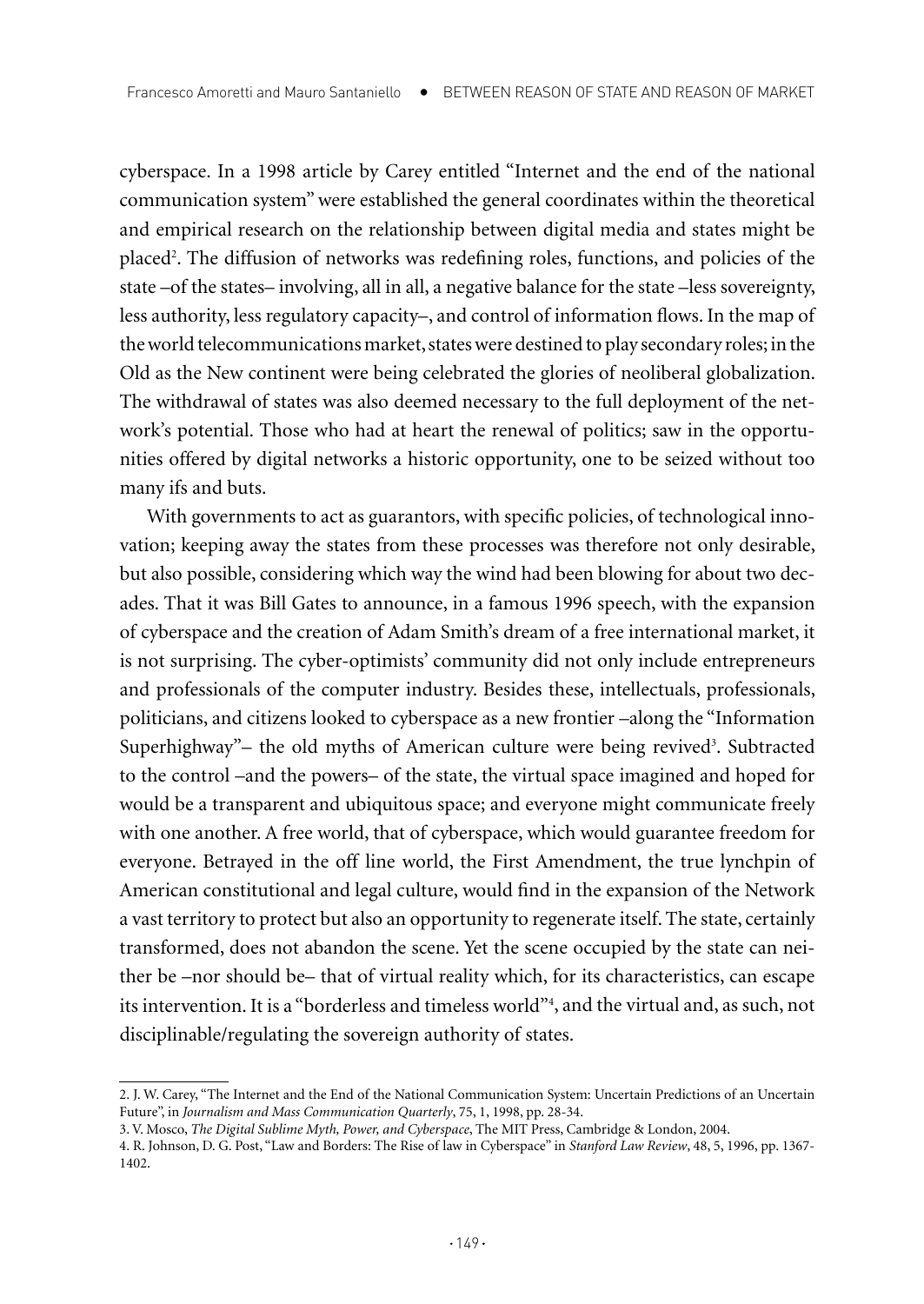Today, we can say that the development of Internet governance as a global policy arena is the answer to the questions that Barlow believed irrelevant to the proper development of cyberspace. If founding myths about an ungovernable, borderless, and intangible Internet have been demolished, what power relations have emerged in the Internet governance arena? What are the ideas –or the *normative values*– that sustain and legitimize the political role of governmental and nongovernmental actors? And, finally, is the *multi-stakeholder* model capable of grasping the *real* conflicts over political power, or is it part of those conflicts, a narrative supporting specific interests and coalitions? The main aim of this article is to consider these issues by analysing the developments of political conflicts over Internet governance, from the IAHC to WSIS, until recent processes such as the WCIT and NetMundial. The objective is to answer the following research question: are the redefinitions of powers in such a global policy field generated by the *shifting* relationship between the *Reason of State* and the *Reason of Market*? More precisely, through a reconstruction of the main conflicts that have occurred over two decades, we can indeed describe and analyse state sovereignty in some of its concrete forms and inter-institutional dynamics. A prospect that, as we shall see, will allow us to avoid dilemmas that still run through the academic debate, dilemmas that appear historically inconsistent and, therefore, theoretically and analytically unproductive: suffice it to think, in particular, of the predicament over the true or alleged return of state sovereignty, and to the question of the relationship between public authorities and economic powers that so much play in defining boundaries and content of state authority.

But let us clarify first of all what we are referring to. Although a clear definition of Internet Governance is problematic at best –Janette Hofmann speaks of it as "a policy area with ambiguous boundaries and structures  $[...]$  a normative idea on the move"<sup>5</sup>-it refers to the configuration and the allocation in powers for determining and controlling all levels of articulation and operation of the network –infrastructures, interfaces, devices, data centres, etc–. Beyond the technical language, Internet Governance is concerned with what the network is at a given moment in history, and with what can be done on the net and through the net $\mathfrak s$  in different contexts and at different times. Internet governance concerns a global power struggle and its outcomes, and it is founded as a research field with the idea that the Internet is governable7 . As Mueller has put it:

<sup>5.</sup> J. Hofmann, "Internet Governance: A Regulative Idea in Flux", in R. K. J. Bandamutha (ed.), *Internet Governance: An Introduction*, Icfai University Press, 2007, p. 75.

<sup>6.</sup> We have addressed the issue of "governance through the net" in F. Amoretti and M. Santaniello, "Governing by Internet Architecture", in *Soft Power*, 1, 1, 2014, pp. 109-127.

<sup>7.</sup> A sound definition of Internet Governance is that provided by Milton Mueller: "Internet governance is the simplest,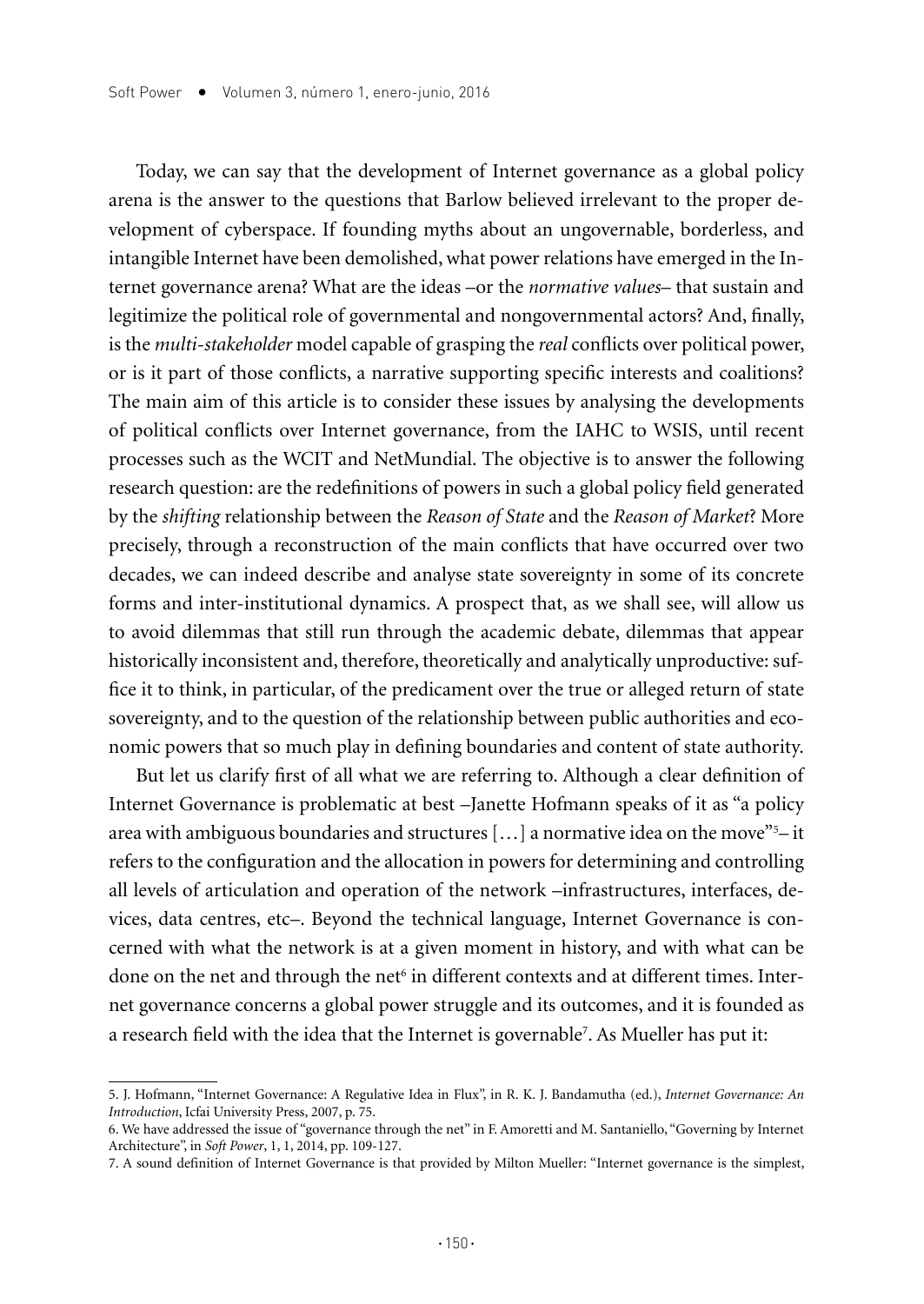The question now driving discussions over Internet politics is not whether the Net can be governed, but whether there is (or there should be) something new and different about the way we do. Does a globally connected information infrastructure require –or is it already producing– new global institutions? Asking that question leads inexorably to the issue of the nation-state and to the relationship between national and global governance<sup>s</sup>.

The state, as political scientists insist, is still the predominant supplier of effective public governance, and it is still an immensely powerful institution. But there is a strong and persistent tension between state sovereignty, which is territorially bounded, and the non-territorial space of social interaction created by networked computers. This tension places strain on the existing nation-centered institutional arrangements in communication and information policy.

# **2. Internet vs the Nation-State**

Three assumptions about the nature of the Internet have influenced the study of political institutions in the so-called "information age". Three great images that have often been uncritically taken for granted by social and political scientists, who have built them around post-Westphalian, post-democratic, post-capitalistic, post-human theories. The first assumption relates to the immateriality of cyberspace, that is, the idea that the Internet is a virtual world completely separated from material reality. A world of bit opposed to the old world of atoms, as stated by Nicholas Negroponte<sup>9</sup>. A corollary of this assumption is that in a world of bit, with its completely symbolic and reproducible resources, there is no scarcity, and that the abundance of resources inevitably produces a downfall of conflicts and, finally, the end of politics. This image strongly contrasts with the empirical reality of digital networks, which work thanks to infrastructures and devices made of plastic, metal, and silicon; thanks to transoceanic cables, antennas, power stations, and heavy geostationary satellites; thanks to computer centers as large as whole cities. All of these are scarce resources whose control produces tensions and conflicts.

most direct, and inclusive label for the ongoing set of disputes and deliberations over how the Internet is coordinated, managed, and shaped to reflect policies". Cfr. Note 8: 9.

<sup>8.</sup> M. Mueller, *Networks and States. The Global Politics of Internet Governance*, MIT Press, Cambridge, 2010, p. 1.

<sup>9.</sup> N. Negroponte, *Being Digital*, Alfred A. Knoff, New York City, 1995.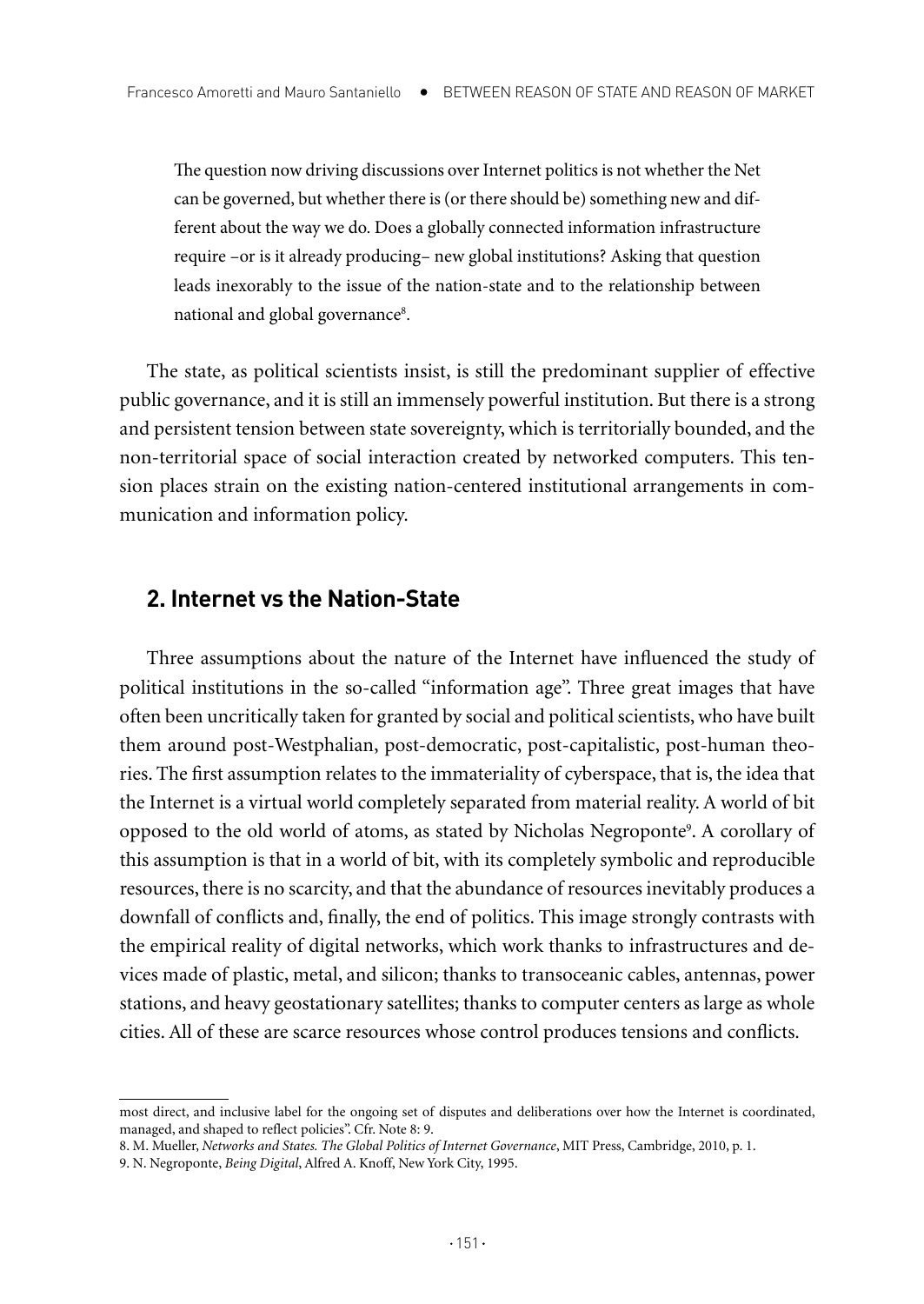The second assumption relates to the borderlessness of the virtual world, that is, the idea of a deterritorializing flow of information leading to the end of geography and the death of all distances. Even this is a mystification, as demonstrated by the many cases in which authorities of individual countries have ordered an Internet shutdown, within their borders, during the political crisis. This has happened, for example, in Syria during the early stage of riots, and in Egypt during the Arab Spring. More recently, it happened in Turkey and Burkina Faso, where national authorities have been able to block access to some specific websites (Twitter, Facebook, YouTube). It routinely happens in China and authoritarian regimes.

The third assumption concerns Internet's scalability, that is, the idea of a cyberspace that, notwithstanding its growth in terms of population, geographic extension, and interactive density, remains always the same. The substantial continuity of the Internet has as a corollary the idea of its un-governability, a hypostatization of the characteristics of the early Internet, such as openness, neutrality, decentralization, horizontality, and so on. This idea also clashes with empirical reality, particularly with the evidence of many transformations undergone by Internet infrastructures, interfaces, codes and devices over time. All transformations that have heavily defaced those traits. Transformations which are more similar to disruptions than to changes.

These assumptions –immaterial and abundant resources, borderlessness, and resilient un-governability– have inspired many studies of "Internet Governance" in which states, and governments, play an increasingly marginal role to the advantage of other institutional actors<sup>10</sup>. Hardly surprising, it might be said, if it is true that in the last decade of the twentieth century "outsourcing sovereignty" –i.e. the transfer of public power to other hands– has expanded in many directions<sup>11</sup>. Certainly, the vast majority of national governments hasalmost no power on Internet standards, protocols, and critical resources, and has only an advisory role in its main institutions, such as the ICANN. However, to speculate about the erosion of the international system of sovereign nation-states leads to some misunderstandings. Firstly, the overcoming of the post-Westphalian order does not mean that the nation-states system disappears. The emergent conditions do not *necessarily* override the sovereignty of states. Not all states are incapable of exercising control over critical Internet resources. It is not necessary to accept the *hegemonic*

<sup>10.</sup> In some cases, such assumptions have strengthened the idea of the end of the nation-state, of a decline of its functions and structures – with no spaces and physical events left on which it might exercise the monopoly of the use of force, without geographies and jurisdictions, the state would lose its own raison *d'être*.

<sup>11.</sup> P. R. Verkuil, *Outsourcing Sovereignty. Why Privatization of Government Functions Threatens Democracy And What Can Do About It*, Cambridge University Press, Cambridge, 2007.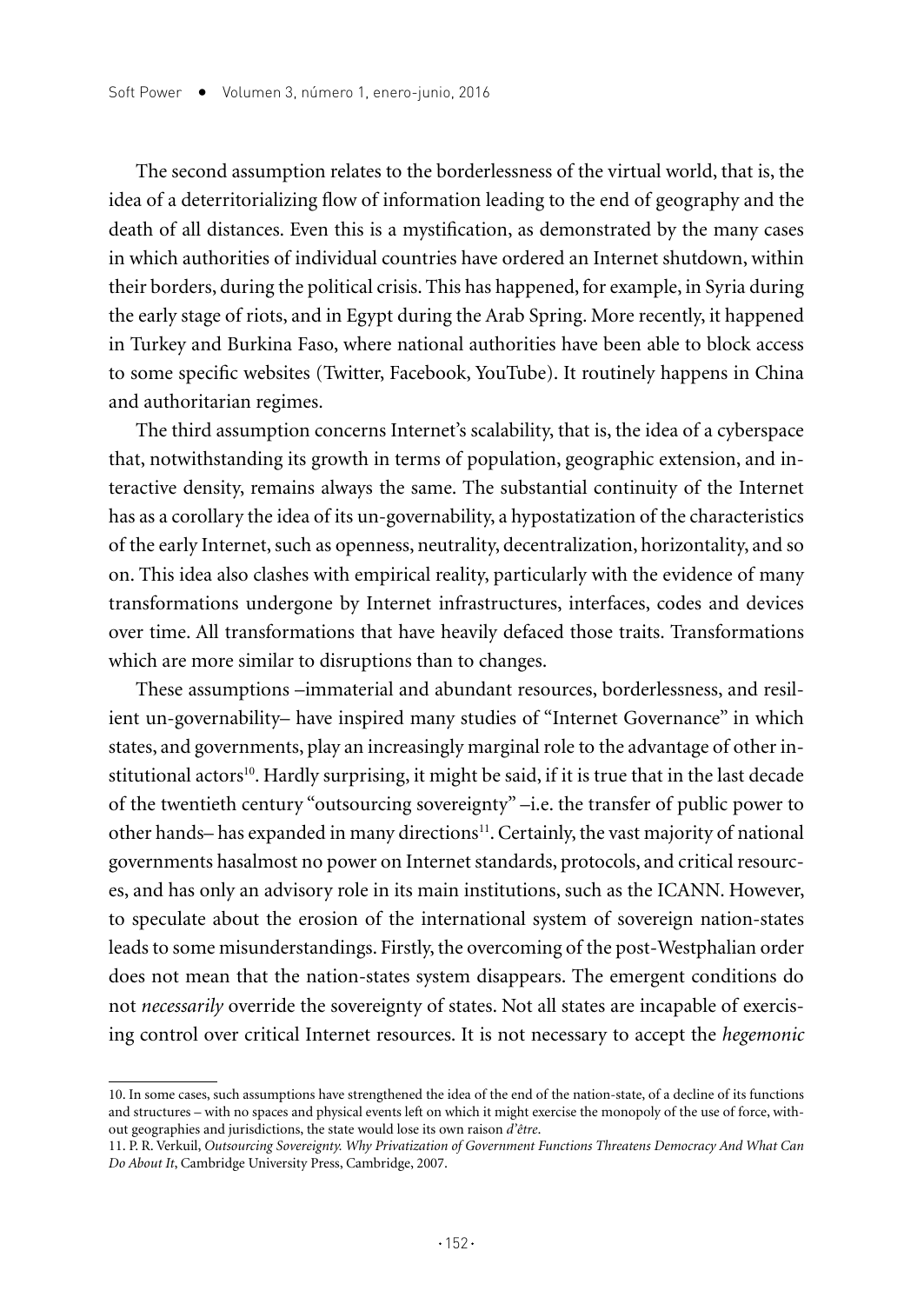paradigm to recognize the predominant role of the U.S. government in building and developing the cyberspace, and its effort to legitimate, also from a cultural/normative point of view, the political strategies pursued<sup>12</sup>. We are going to argue, in this article, that the *asymmetry* between the United States and most other countries is at the origin of *every* relevant political conflict that has shaped the Internet governance. In other words, the role of the state has always been at the core of the debate on how to govern the cyberspace, as the main controversy crossing discussions about Internet ontology and deontology. Secondly, as we shall see, the movement towards digitally bordered "national internets" or more correctly, the claim for new governmental and intergovernmental mechanisms to strengthen states over the Internet, is not taken into account by the dominant analytic perspectives. Yet, this is perhaps, in the international arena, the main political development of the last decade. Last but not least, the power relationships between states and the forces of the market are not a zero-sum game.

In the face of the capacity of the global economic actors to impose the operational logic of the capital market as a *new normativity* of national policymaking, the states do not retreat in the same way everywhere –nor do they do so– with the same outcome. As argued by Saskia Sassen in her innovative works, sovereignty and territory remain key features of the international system, even though "to some extent national states are producing the necessary instrumentalities that enable new forms of authority", notably exercised by corporations operating transnationally $13$ . Anyway, it is anachronistic to refer to sovereignty and territory as features of nation-states without considering the most complex institutional and structural rearrangement of our epoch<sup>14</sup> (Sassen, 2013). To understand this rearrangement, however, it is useful to grasp the *shifting* relationship between the *Reason of State* and the *Reason of Market*.

<sup>12.</sup> An analytical perspective focused on the concept of hegemonic regime is in S. Bradshaw, L. DeNardis, F. O. Hampson, E. Jardine, M. Raymond, "The Emergence of Contention in Global Internet Governance" in *Global Commission on Internet Governance paper Series* no. 17, July 2015. The authors argue: "Hegemonic transition theory can partially account for some of the contentious state behaviour marring global debates concerning Internet issues. States that are currently dominant in the Internet governance regime, such as the United States, are coming into increasingly conflict with other states that hold different ideological viewpoints and that see American dominance of the system as illegitimate or even an outright security challenge. Many developing nations that have yet to fully move online are now giving voice to the fact that they are compelled to adopt a system that is governed in a way that they did not help to directly develop. Other nations, such as Russia and China, have simply transposed tensions from other areas onto the Internet governance debate, making the issue particularly fractious. Hegemonic transition theory is less able to account for the nature of the alternatives preferred by these actors, which are shaped both by domestic values and international norms, or the processes of global rule-making by which these objectives are pursued. Again, this highlights the interactions between distinct factors that collectively account for increased global contention over Internet issues".

<sup>13.</sup> S. Sassen, *Territory, Authority, Rights. From Medieval to Global Assemblages,* Princeton University Press, Princeton and Oxford, 1996, p. 233.

<sup>14.</sup> S. Sassen, "When Territory Deborders Territoriality", in *Territory, Politics, Governance*, 1, 1, 2013, pp. 21-45.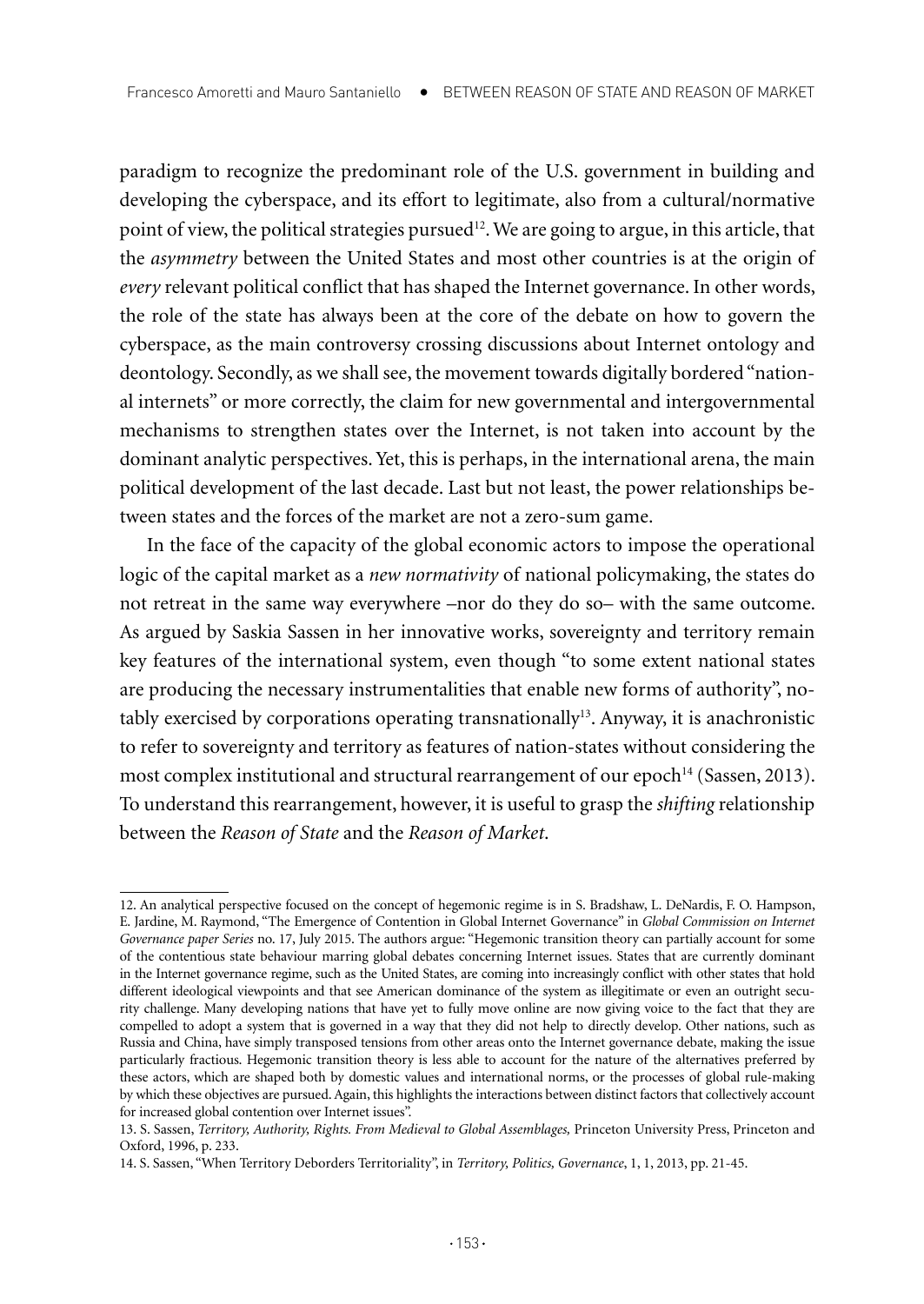#### **3. Conflict #1: Towards a Corporate Coalition**

The first conflict for the control of the Internet set the Clinton Administration against the community of the founding fathers<sup>15</sup>. One of them, Vinton Cerf, had founded the Internet Society (ISoc) in the early 1990s in order to institutionalize the deliberative practices developed during the 1970s within some informal organizations such as the Internet Engineering Task Force (IETF). Aiming at stopping the ongoing privatization of the Domain Name System (DNS), ISoc launched the International Ad Hoc Committee (IAHC) in 1996, an initiative which elaborated an institutional design for the governance of Internet domains that was clearly rooted into a model of "technical regime" (Hofmann 2005), and which excluded governments –all governments, including the US government– from critical resources management and administration. Seeking to be legitimized and looking for organizational support, ISoc involved the International Telecommunication Union (ITU), the UN agency that handles interstate relations concerning telecommunications networks such as telephone, mobile and satellite networks. In front of this initiative, the US government initially announced its intention to give up its authority over the DNS root zone, but it soon made clear that no Internet institution could be established without the US government's license: "the United States paid for the Internet", the US Internet Policy czar Ira Magaziner said<sup>16</sup>. Against the IAHC and the so-called MoUvement (i.e. the movement which supported the new Memorandum suggested by the Isoc) doubts about security were advanced and voice was given to those big investors who claimed a protected environment for their billion dollars' investments in e-commerce.

The ITU involvement into an organization based in Geneva was condemned as the prelude of an Internet "over-regulation", as a breach through which governments could enter the operational management of the Net, and as a deadly embrace with the corrupt and inefficient world of the United Nations<sup>17</sup>. On January  $28<sup>th</sup>$  of 1998, the US government definitively took away any hope from the MoUvement stating, with a Green Paper of the National Telecommunications & Information Administration (NTIA), that the root zone management would be entrusted to a private organization based in Califor-

<sup>15.</sup> The reconstruction of Internet governance conflicts presented here is a summarized and upgraded version of that presented in: M. Santaniello, "Net democracy: la sfida democratica all'Internet governance", in E. De Blasio and M. Sorice (eds.), *Innovazione democratica. Un'introduzione*, LUISS University Press, Rome, 2016, pp. 63-86.

<sup>16.</sup> Cit. in J. Goldsmith and T. Wu, *Who Controls the Internet?: Illusions of a Borderless World*, Oxford University Press, Oxford, 2006, p. 41.

<sup>17.</sup> W. Drake, *Reframing Internet Governance Discourse: Fifteen Baseline Propositions*. Memo #2 for the Social Science Research Council's Research Network on IT and Governance, 2004.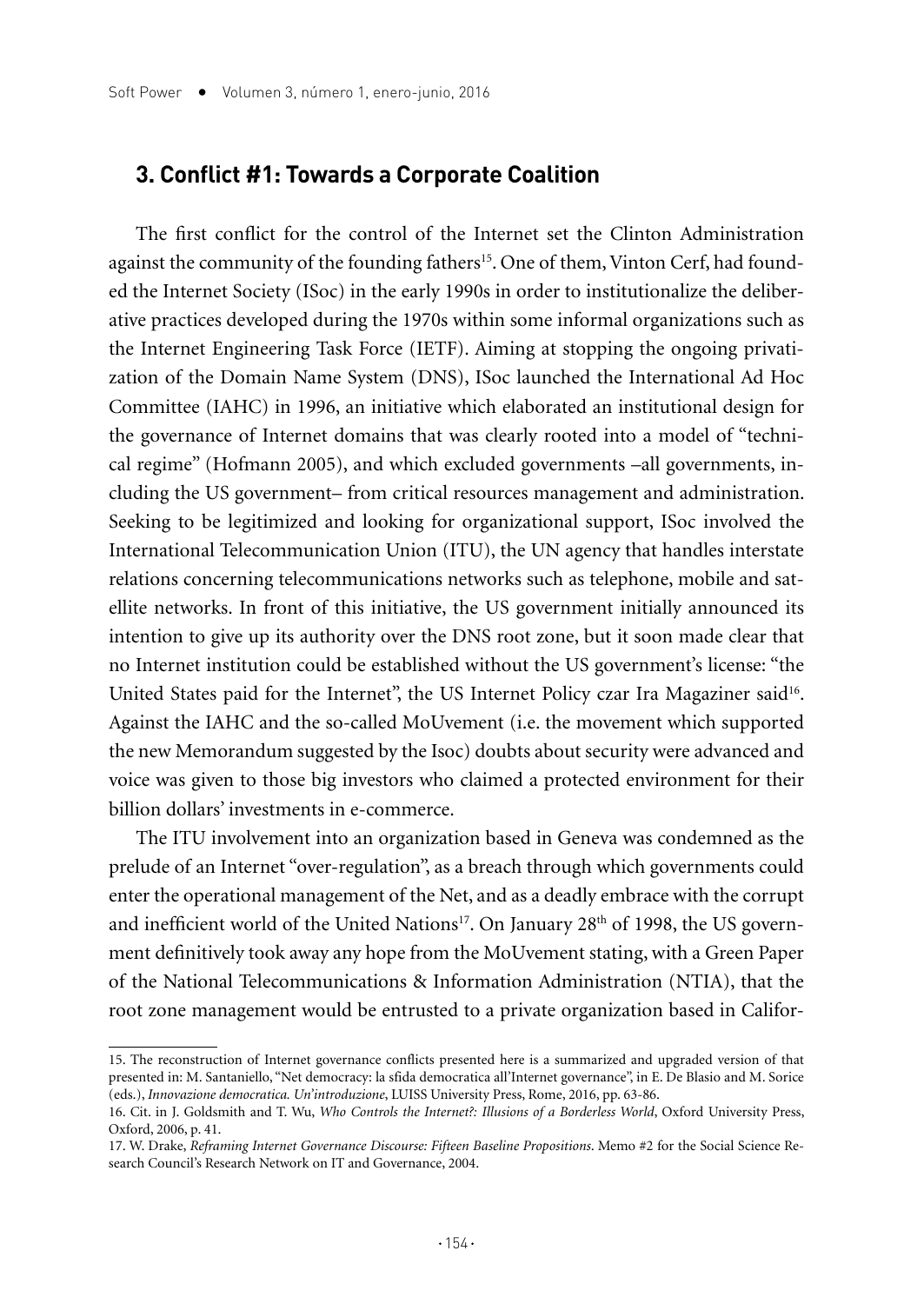nia. For this purpose, on September 18<sup>th</sup> the Internet Corporation for Assigned Names and Numbers (ICANN) was founded with a governance structure very similar to that designed by the IAHC, but set up as a nonprofit corporation with offices in Playa Vista, Los Angeles. Vint Cerf became chairman of the ICANN, and the "self-governance" principle, as well as the anti-government rhetoric, once banners of the technical community in its battle against the US government, became flags of the new giant corporation. And no matter if ICANN came to be formally linked, through a series of contractual obligations, to the US Department of Commerce. The outcome of this first conflict for Internet governance was the skidding of the self of "self-governance", the slipping of the subject who should govern himself: from the technical community of the founding fathers to the US private sector. It was the formalization of a process of Internet privatization that had already started in the second half of 1980s with the splitting of Arpanet into Milnet (for military purposes) and Internet (with commercial aims), and with the switching off of the early network a few months after the fall of the Berlín Wall. A process proudly defended by the US government that was able to impose the *reason of the market* over the technical community.

In that context, *Reason of the Market* means that it was the private sector in the core economies and, here, specifically transnational corporations, technology companies, large providers of digital content and information services –that took the lead in shaping the regulations thanks to and sustained by governmental policies $18-$ . More specifically, according to Saleh, "when the gates of the Internet were opened to the nonacademic public, including commercial users of the network"19, core governments and ICTs companies worked out the rules that would govern online communication, consolidating a *Corporate Coalition* that acted fast as a global phenomenon on the Internet's regulatory scene. The absence of preexisting rules that established rights, duties, and entitlements in the cyberspace gave them competitive advantages in the promotion of their preferred framework of rules. Within the United States, the Federal Communications Commission treated the Internet as an unregulated application. The view was that "limited government intervention is a major reason why the Internet has grown so rapidly in the US. The federal government's efforts to avoid burdening the Internet with regulation should be looked upon as a major success and should be continued"<sup>20</sup>.

<sup>18.</sup> These private actors dominated the development of the three main aspects of the Internet regulatory framework: (1) technical standards surrounding the Internet; (2) strategic vision for the Internet; and (3) governing domain names. 19. N. Saleh, *Third World Citizens and the Information Technology Revolution*, New York, Palgrave MacMillan, 2010, p. 57.

<sup>20.</sup> Cit. in W. J. Drake et. al., "Internet Fragmentation: An Overview", in *Future of the Internet Initiative White Paper*, World Economic Forum, 2016, p. 31.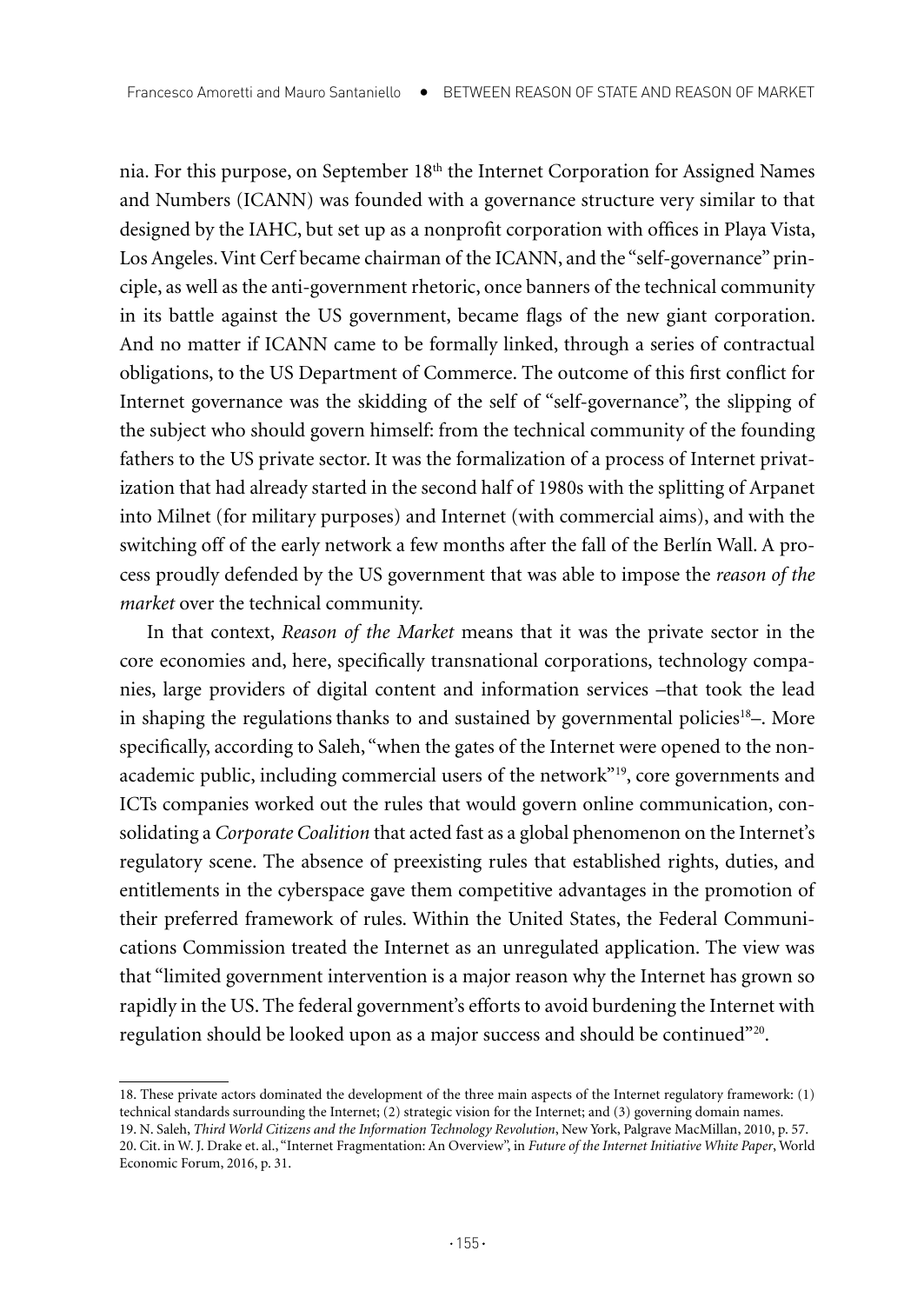### **4. Conflict #2: the dawn of multi-stakeholderism**

The foreclosure to ITU meant the refusal to equate the Internet to other international networks, such as telephone and railway networks. It was supported by the affirmation of an ontological incompatibility between the Internet and the Westphalian system of interstate governance based on the borders, national sovereignty, and legal equality between states. It was backed, in other words, by the idea of "Cyberspace", a completely different social space. This is what triggered the second conflict over Internet governance. The setting was that of the World Summit on Information Society (WSIS) organized by the ITU under a mandate by the UN between 2003 and 2005. Milton Mueller, one of the most attentive observer of this process, has described it as:

A clash between two models of global governance: one based on agreements among sovereign, territorial states; the other based on private contracting among transnational nonstate actors, but relying in some respects on the global hegemony of a single state<sup>21</sup>.

Those described by Mueller as sovereigntists, or realists (i.e. governments other than the US one that would not tolerate the subtraction of the Internet to intergovernmental regulation) managed to impose the issue of ICANN governance on the Summit agenda in 2003, winning the attempts of the US government and ICANN itself to exclude from negotiations and final declarations any reference to domain names and Internet addresses. The Geneva Summit (2003) issued a Declarations of Principles that, at the articles concerning Internet Governance (from 48 to 50) was heavily inspired by positions –above all European and South American– that contrasted the American one. In particular, the right of governments and of intergovernmental organizations to be involved in Internet governance was clearly affirmed. On the contrary, the US government did not go beyond the assignment of advisory functions to governments within ICANN, through the Government Advisory Committee (GAC), and a promise of a complete transition, which would end the US supervision over ICANN before 2006<sup>22</sup>. At this point, aiming at solving the conflict by producing new ideas, the UN General Secretary established the Working Group on the Internet Governance (WGIG). WGIG's

<sup>21.</sup> Supra, note 8, p. 55.

<sup>22.</sup> This approach was expressed in the new Memorandum of Understanding between the US government and the ICANN in 2002, envisaging the end of US government supervision.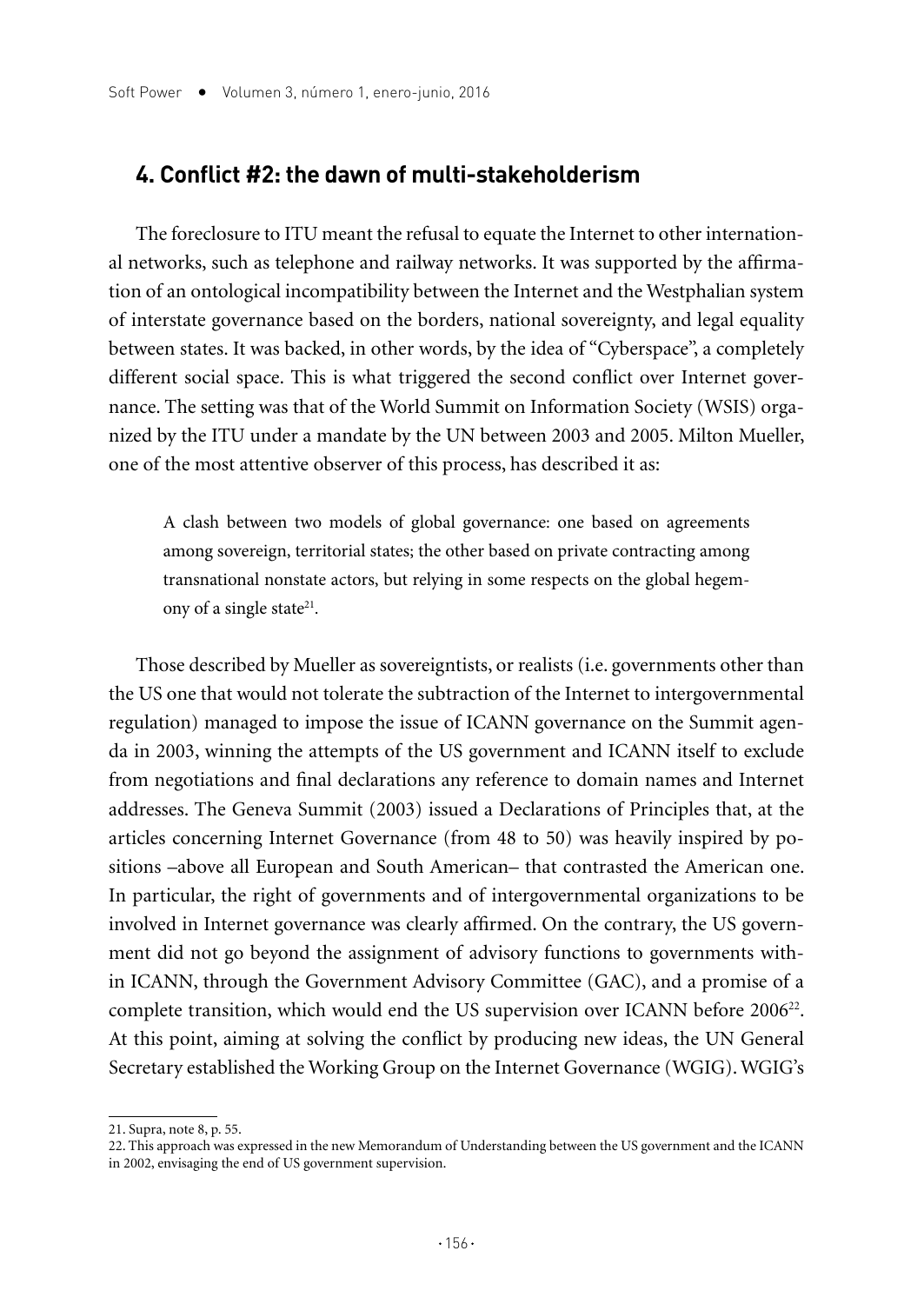composition and its working procedures became the example of that inclusive model of Internet governance initially supported by the EU and based on the participation of multiple stakeholders23. Also the definition of Internet governance proposed by the WGIG was a tribute to the multi-stakeholder model:

Internet governance is the development and application by Governments, the private sector, and civil society, in their respective roles, of shared principles, norms, rules, decision-making procedures, and programmes that shape the evolution and use of the Internet<sup>24</sup>.

However, no US representative joined the WGIG, indicating that the US Government did not intend to grant anything to the multi-stakeholder model in Internet governance. The WGIG ended its report on June 20, 2005. Ten days later, the Bush administration issued its "US Principles on Internet Domain Name", which affirmed the exclusive and indefinitely policy authority of the United States over the Internet, and dismissed any kind of legitimacy by the UN<sup>25</sup>. The EU has kept advancing "a new model of cooperation" involving all stakeholders and protecting "the architectural principles of the Internet, and claiming the priority of: "the question of internationalising the management of the Internet's core resources, namely, the domain name system, IP addresses and the root server system, appears to be one of the main issues currently being discussed"26. Even if the European proposal suggested to focus governments' initiative on "principle issues of public policy, and [to] exclude any involvement in the day-to-day operations"27, it was rejected by the US government with a letter sent by Carlos Gutierrez (US Secretary of Commerce) and Condoleeza Rice (Secretary of State) to Jack Straw, at the time Ministry of Foreign Affairs during the UK presidency of the EU.

<sup>23.</sup> The term "multi-stakeholder" was used within the UN, from the early 2000s, to describe a series of "civic control" initiatives in which intergovernmental organizations and non-governmental organizations "encourage companies to participate in programs that set social and environmental standards, they monitor the compliance, report and promote social and environmental auditing, certify good practices, and encourage dialogue among stakeholders and social learning" (P. Utting, "Regulating Business Via Multistakeholder Initiatives: A Preliminary Assessment", paper prepared for the UNRISD project on Business Responsibility for Sustainable Development, http://www.unrisd.org/80256B3C005BCCF9/%20(httpAuxPages)/35F2BD0379CB6647C1256CE6002B70AA/\$file/uttngls.pdf, 2001, p. 2).

<sup>24.</sup> WGIG, *Report of the Working Group on Internet Governance*. Château de Bossey, http://www.wgig.org/WGIG-Report. html, 2005.

<sup>25.</sup> NTIA, U.S. *Principles on the Internet's Domain Name and Addressing System*, https://www.ntia.doc.gov/other-publication/2005/us-principles-internets-domain-name-and-addressing-system, 2005.

<sup>26.</sup> European Commission, *Towards A Global Partnership In The Information Society: The Contribution of the European Union to the Second Phase of the World Summit on the Information Society (WSIS),* COM (2005) 234 final. 27. Ibid.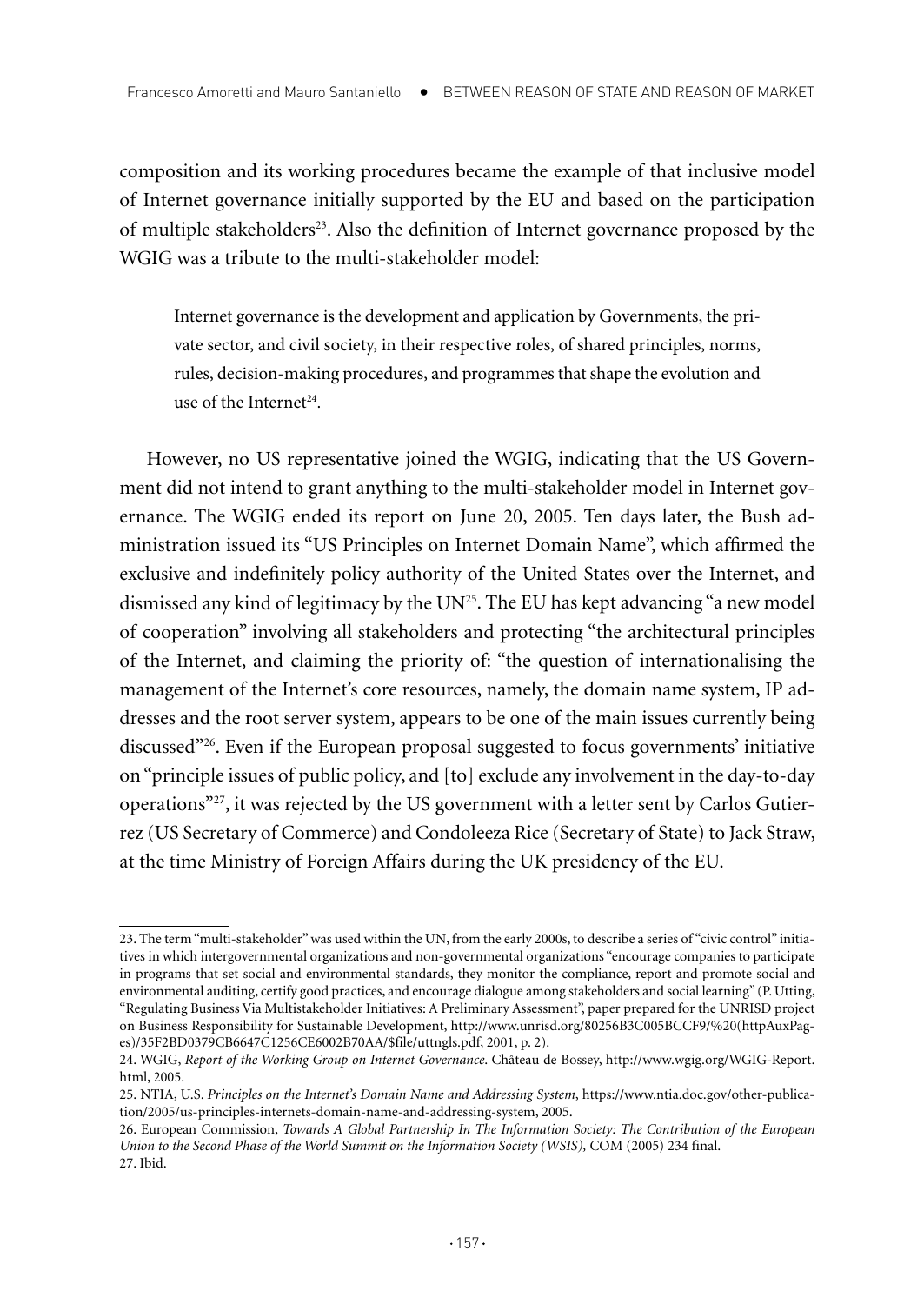As we approach the World Summit on the Information Society (WSIS), we should underscore the vast potential of the Internet for global economic expansion, poverty alleviation, and for improving health, education and other public services, particularly in the developing world where Internet access remain unacceptably low. The Internet will reach its full potential as a medium and facilitator for global economic expansion and development in an environment free from burdensome intergovernmental oversight and control. […] Burdensome, bureaucratic oversight is out of place in an Internet structure that has worked so well for many around the globe. We regret the recent positions on Internet governance (i.e., the "new cooperation model") offered by the European Union, the Presidency of which is currently held by the United Kingdom, seems to propose just that - a new structure of intergovernmental control over the Internet.<sup>28</sup>

Just a few days before the Tunis Summit, the US Congress unanimously expressed unconditional support to the US Principles, backed up by domestic public opinion, which mobilized against the danger of a "UN takeover". The Tunis Agenda was a mediation between these positions. WGIG's Internet governance definition as a multi-stakeholder process was kept, and a procedure started in order to establish an ad hoc forum for policy dialogue, the Internet Governance Forum (IGF), which became an annual event and a champion of the multi-stakeholder model in Internet Governance. On the other side, every hypothesis to internationalize a multi-stakeholder mechanism for ICANN's political supervision was rejected<sup>29</sup>. Once defeated the multi-stakeholder model as an institutional alternative to the US supervision on critical resources, the US government turned into the most active supporter of the multi-stakeholderism, but limiting it to non-binding policy arenas, like the IGF, or implementing a weak version of it where there was a real exercise of public power, like in the ICANN. Multi-stakeholderism entered ICANN's language and its official documents, just like, some years before, the self-governance flag had been lifted by the corporation after the victory of the US government over the technical community that aimed at attaining self-governance.

<sup>28.</sup> The text of the letter is available at: http://www.theregister.co.uk/2005/12/02/rice\_eu\_letter.

<sup>29.</sup> The WGIG had proposed four alternative models for the management of domain names and IP addresses.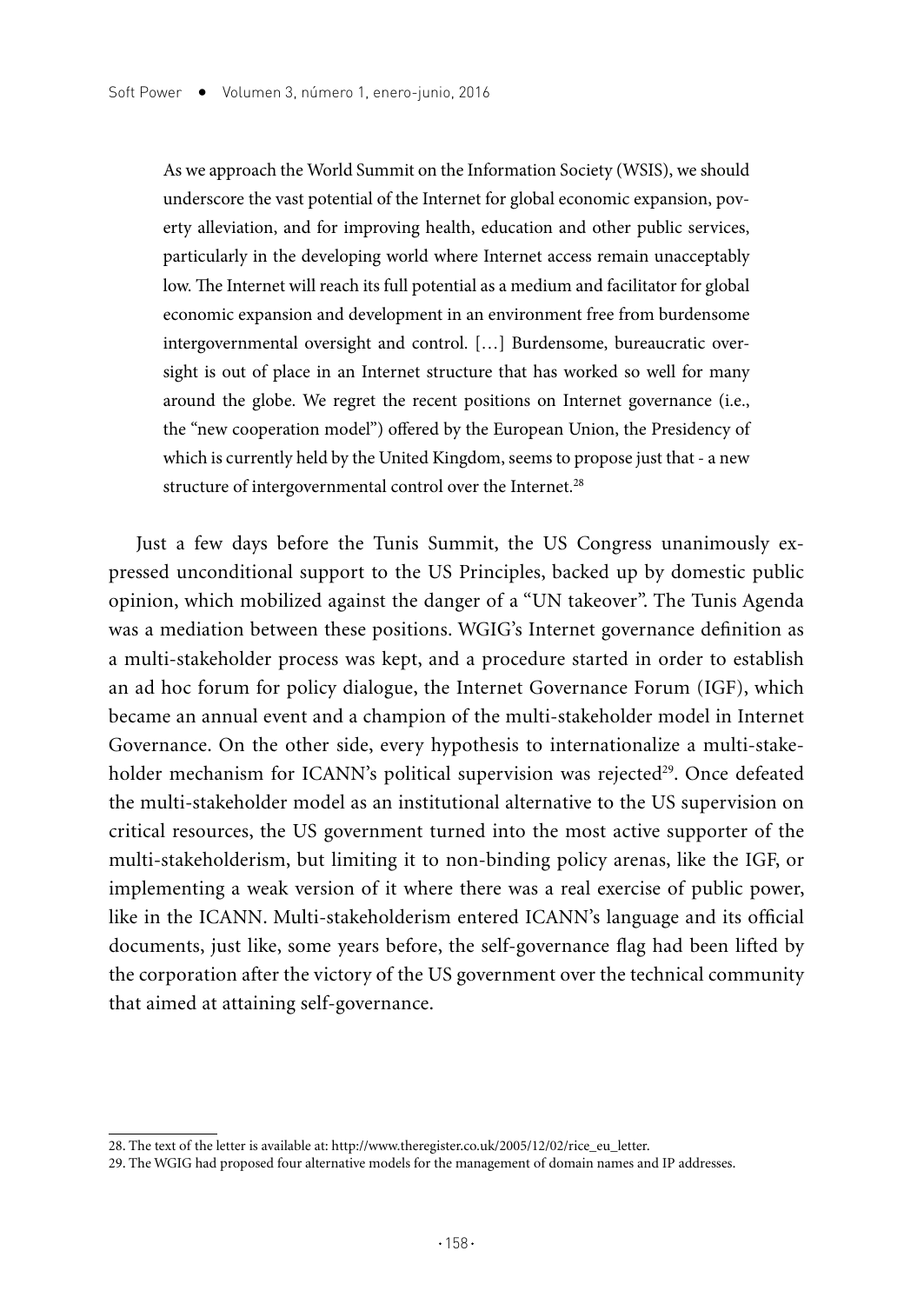#### **5. Conflict #3: the sunset of the multi-stakeholder model**

Discontent about the efficacy of the IGF in implementing the Geneva Principles arose in 2010, when China and the Non-Aligned Movement threatened to oppose the renewal of the IGF mandate for other five years<sup>30</sup>. Mueller<sup>31</sup> has described this conflict as the struggle between hawks (asking for binding declarations and effective policy-making) and doves (mainly the US government, backed this time by the EU, who understood the IGF as a non-binding policy dialogue). The IGF mandate was renewed and the doves' approach prevailed for the years to come, but, at the end of 2012, the issue was revived at the World Conference on International Communications (WCIT), held by the ITU in Dubai in order to update the 1998 International Telecommunication Regulations. These new treaties affirmed that:

All governments should have an equal role and responsibility for international Internet governance and for ensuring the stability, security and continuity of the existing Internet and its future development and of the future internet, and that the need for development of public policy by governments in consultation with all stakeholders is also recognized<sup>32</sup>.

The ITU's role as a deliberative arena for Internet governance was relaunched. States were put in charge of "ensuring the strength and the security of international telecommunication networks", of preventing spam, and minimizing its impact on services (Art. 5a), enabling in this way the regulation of data flows by governments. Article 7 even disciplined the right of Member States to "suspend international telecommunication services, partially or completely". US reaction was soon to come: "the US voiced concerns that the revised ITRs aim to replace the multi-stakeholder model of Internet governance and pose threats to an open Internet. A broad coalition of non-state actors, including civil society organizations and large Internet companies, mobilized against WCIT-12"33.

<sup>30.</sup> E. Brousseau, M. Marzouki (2015) "Internet governance: old issues, new framings, uncertain implications", in E. Brousseau, M. Marzouki, C. Méadel (eds.) *Governance, Regulations and Powers on the Internet*. Cambridge University Press, Cambridge, p. 380.

<sup>31.</sup> Supra, note 8.

<sup>32.</sup> ITU, *Final Acts of the World Conference on International Telecommunications* (WCIT-12) http://www.itu.int/en/wcit-12/ documents/final-acts-wcit-12.pdf, 2012, p.20.

<sup>33.</sup> J. M. Chenou and R. Radu, "Global Internet Policy: a Fifteen-Year Long Debate", in J.-M. Chenou and R. Radu (eds.), *The Evolution of Global internet Governance. Principles and Policies in the Making*, Springer, Berlín, 2014, p.13.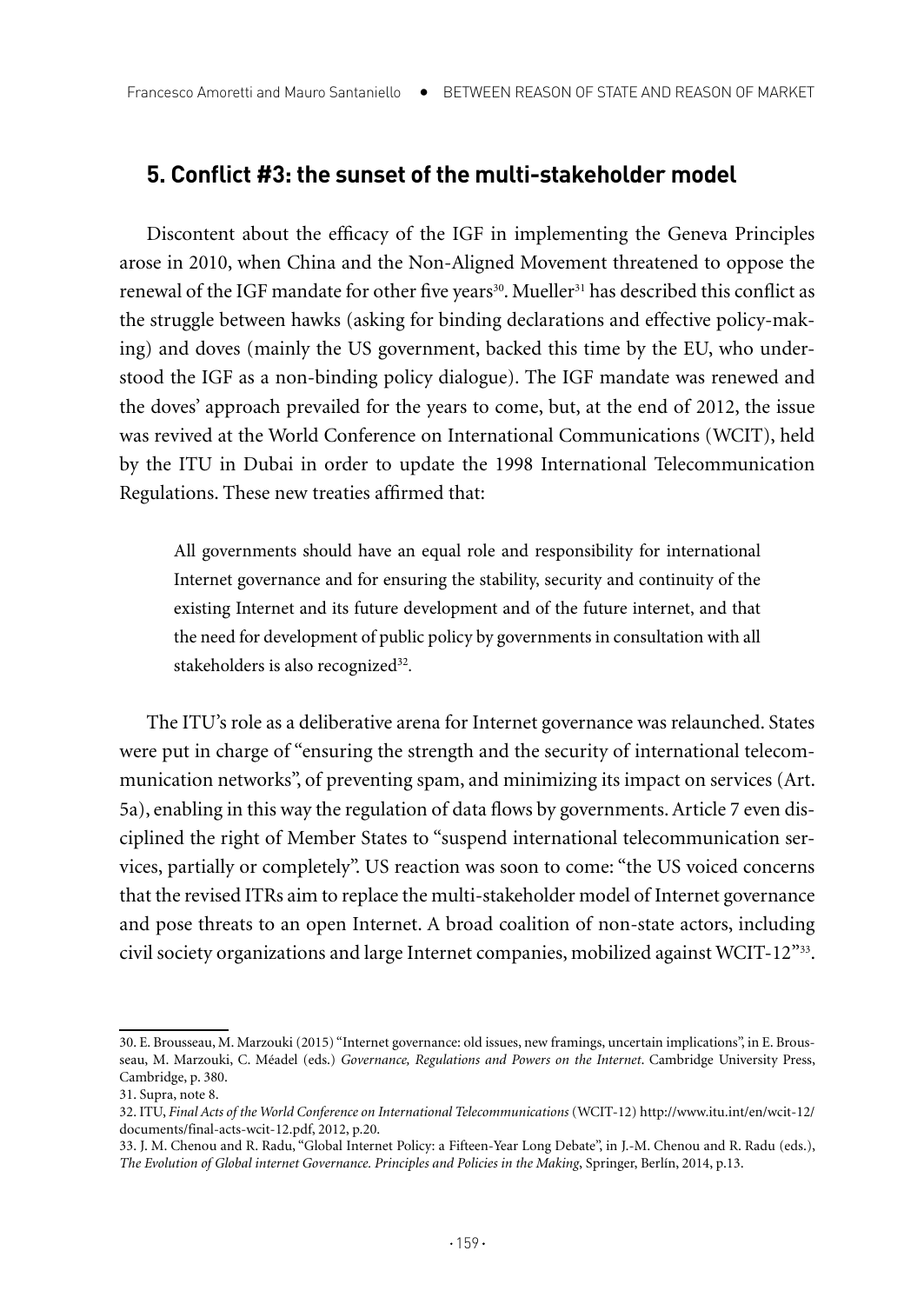On December 5<sup>th</sup> of 2012, while WCIT was in progress, the US Congress approved a resolution stating that:

Whereas proposals have been put forward for consideration at the 2012 World Conference on International Telecommunications that would fundamentally alter the governance and operation of the Internet […] Secretary of State, in consultation with the Secretary of Commerce, should continue working to implement the position of the United States on Internet governance that clearly articulates the consistent and unequivocal policy of the United States to promote a global Internet free from government control and preserve and advance the successful multi-stakeholder model that governs the Internet today<sup>34</sup>.

The WCIT declaration, in calling for more power for governments and ITU, also appealed to a "multi-stakeholder model of Internet", but the outcome of the Conference made it clear that the US model of Internet governance had no consensus at the international level. The final declaration was signed by a majority of 89 states, against 55 unfavorable votes, and new ITRs went into effect on January  $1<sup>st</sup>$  of 2015. After five months, in May, a similar struggle livened up the World Telecommunication/ICT Policy Forum (WTPF) organized by the ITU in Geneva.

## **6. Conflict #4: Unveiling the Surveillance Coalition**

The fourth conflict was triggered on June 2013. Internet governance suddenly came at the centre of international tensions and public debate in every country of the world. *The Guardian,* soon followed by other newspapers worldwide, started publishing documents provided by a mole in the National Security Agency (NSA), an agency of the US government responsible for the collection, monitoring, and processing of information for foreign intelligence and counterintelligence purposes. Edward Snowden, who worked as a system administrator for a contractor of the NSA, demonstrated with its revelations that the agency had exceeded its statutory goals, creating programmes for collecting whatever data was available in the Internet, wherever it was: passing through

<sup>34.</sup> One Hundred and Twelfth Congress of the United States of America, *S.Con.Res.50 - A concurrent resolution expressing the sense of Congress regarding actions to preserve and advance the multistakeholder governance model under which the Internet has thrived*, Washington, https://www.congress.gov/bill/112th-congress/senate-concurrent-resolution/50, 2012.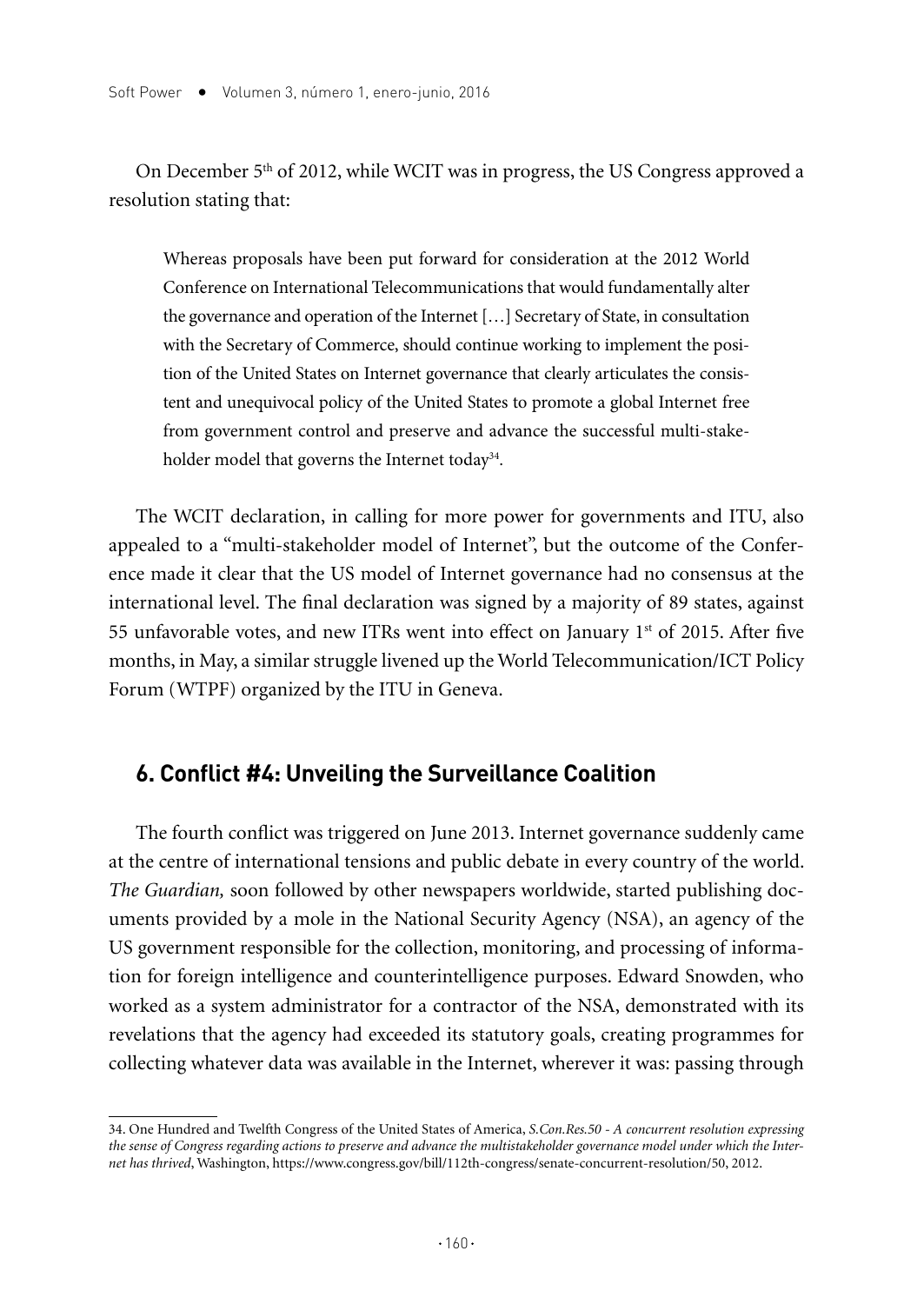oceanic fibre optic cables, or on the American backbone, housed in the large Web 2.0 database, in the Cloud, or on social networks, or stored on the computer of any individual user. Snowden leaks showed that, while governments were being invited to discuss within multi-stakeholder forums in order to "build an information society that were popular, inclusive, and oriented towards development", the US government and its closest allies were using the Internet to set up the largest and the widest mass surveillance system ever created in human history. Snowden's revelations shed light on a type of governmental activity completely different from those debated at the WSIS, the WCIT, and the IGF, and one built on very different power relations between stakeholders.

Alongside the escalation of existing geopolitical tensions caused by this information, the scandal opened a second front for the US government. If American civil society, as well as Europe and other Western countries, had compacted around the US administration to curb the action of authoritarian countries like Russia and China, the revelations about mass surveillance rekindled the reasons for the challenge to a private regime of governance dominated by a single country. The systematic violation of civil and political rights inside and outside the United States opened a rift between the US-led multi-stakeholder model and the human rights discourse, around which movements, associations and dynamic coalitions had taken a positive dialogue with the Internet technical community. On October 7, 2013, the leaders of the organizations involved in the technical management of the network (ICANN, IETF, IAB, WWWC, Internet Society, and the five regional registry of Africa, America, Asia-Pacific, Latin America and Europe) subscribed to the "Montevideo Statement on the Future of Internet Cooperation". The statement denounced the damage done to the trust of Internet users by pervasive surveillance and monitoring activities, stated the need to evolve the multi-stakeholder model, and called for an acceleration of the ICANN's "globalization towards an environment in which all stakeholders, including all governments participate as equals"<sup>35</sup>.

The US government reacted to the scandal of NSA-leaks by applying the same pattern it had followed in previous crises. On March 14, 2014, the NTIA announced once again the intention of the US government to initiate a transition of supervisory functions of the "root zone"36. The ICANN was entrusted with the task to "gather the stakeholders in the global Internet community to build an appropriate transition plan" in

<sup>35.</sup> AA.VV., *Montevideo Statement on the Future of Internet Cooperation,* https://www.icann.org/news/announcement-2013-10-07-en, 2013.

<sup>36.</sup> NTIA, *NTIA Announces Intent to Transition Key Internet Domain Name Functions,* http://www.ntia.doc.gov/press-release/2014/ntia-announces-intent-transition-keyinternet- domain-name-functions, 2014.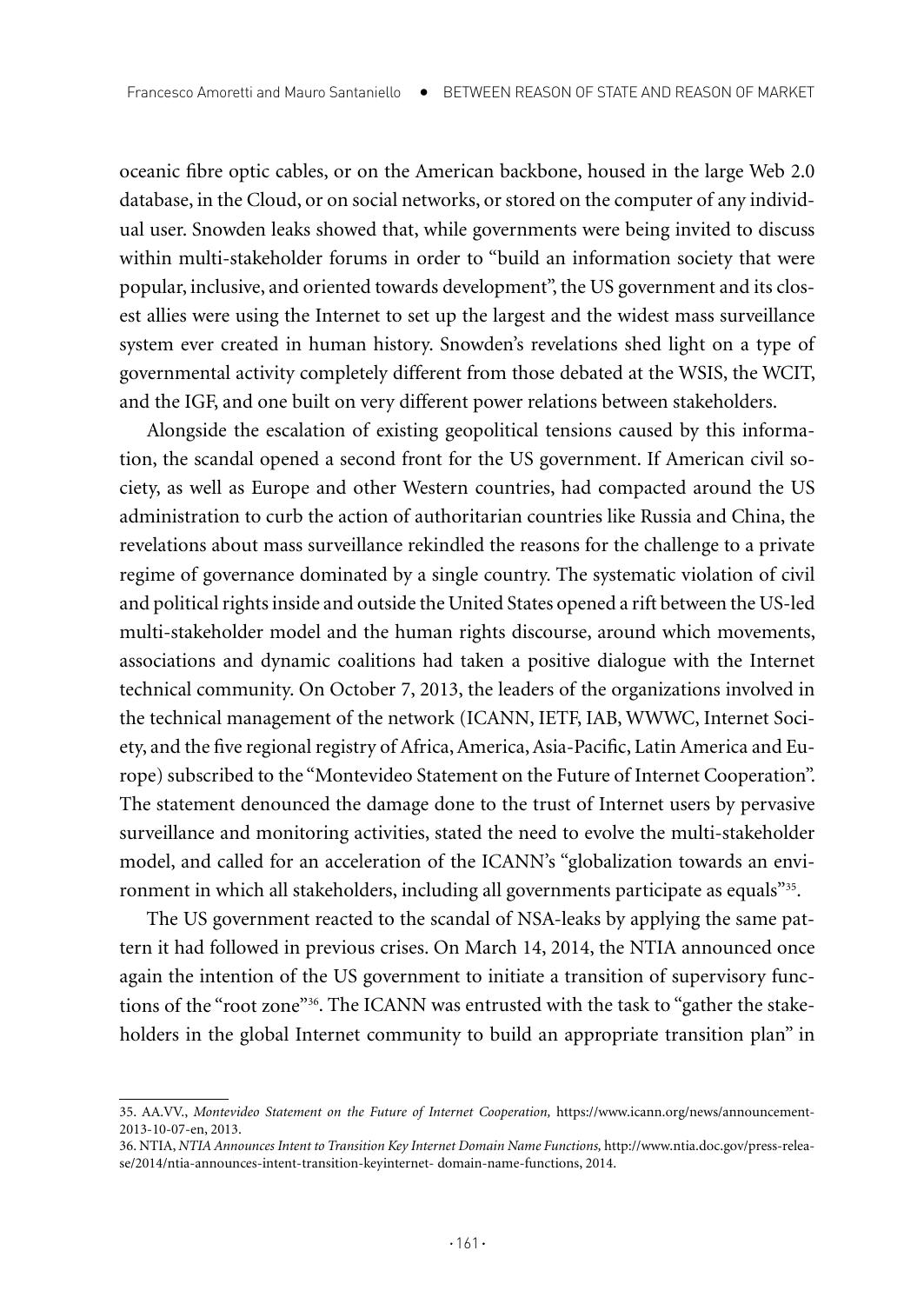view of the expiration of the IANA37 contract on September 30, 2015. Five weeks later, the ICANN supported the Brazilian government in the organization of a multi-stakeholder meeting, NetMundial, held in Brazil on 23<sup>th</sup> and 24<sup>th</sup> of April, during which the Brazilian President Dilma Rousseff, herself a victim of illegal wiretapping by the NSA, signed the "Marco Civil do Internet", a Brazilian law to protect the rights of network users<sup>38</sup>. NetMundial produced a non-binding declaration that was the result of a compromise between the primeval, radical intentions of the Brazilian government, the positions of the US government, and the leadership of ICANN. The final declaration proposed a mild condemnation of mass surveillance programs, it required compliance with international human rights and called on the international dialogue in forums such as the Council for Human Rights and the Internet Governance Forum. On November 6, ICANN, together with the World Economic Forum (WEF) and the Brazilian government agency that deals with the regulation of the Internet (Comite Gestor Internet no Brasil), launched the NetMundial Initiative (NMI).

NMI established a Coordination Council with twenty four members from five stakeholder groups: technical and academic communities, civil society, governments, private sector, and organizers (WEF, the Brazilian government and ICANN). There were not representatives of intergovernmental organizations. The UN and the ITU were cut off by the Council. Some civil society organizations and some groups of the technical community, such as Just Net Coalition and the Internet Society, disassociated themselves from the initiative, criticizing the NMI because:

Involvement of the World Economic Forum in the initiative signals an attempt by economic and political elites to secure a central role in Internet governance; that the Initiative has been organised in a top-down manner that privileges its three promoters above other stakeholders; and that devoting time and resources to the Initiative may detract from other processes such as the Internet Governance Forum.39

<sup>37.</sup> The acronym IANA stands for Internet Assigned Numbers Authority, and it refers to the function of DNS root servers' management.

<sup>38.</sup> M. Mueller, *The Core Internet Institutions Abandon The Us Government,* IGP, http://www.internetgovernance.org/2013 /10/11/the-core-internet-institutions-abandonthe- us-government/, 2013.

<sup>39.</sup> Cit. in V. Paque, *Civil Society Coordination Group and NETmundial Initiative Information,* Diplo Foundation, http://www. diplointernetgovernance.org/profiles/blogs/civilsociety- coordination-group-and-netmundial-initiative-inform, 2014.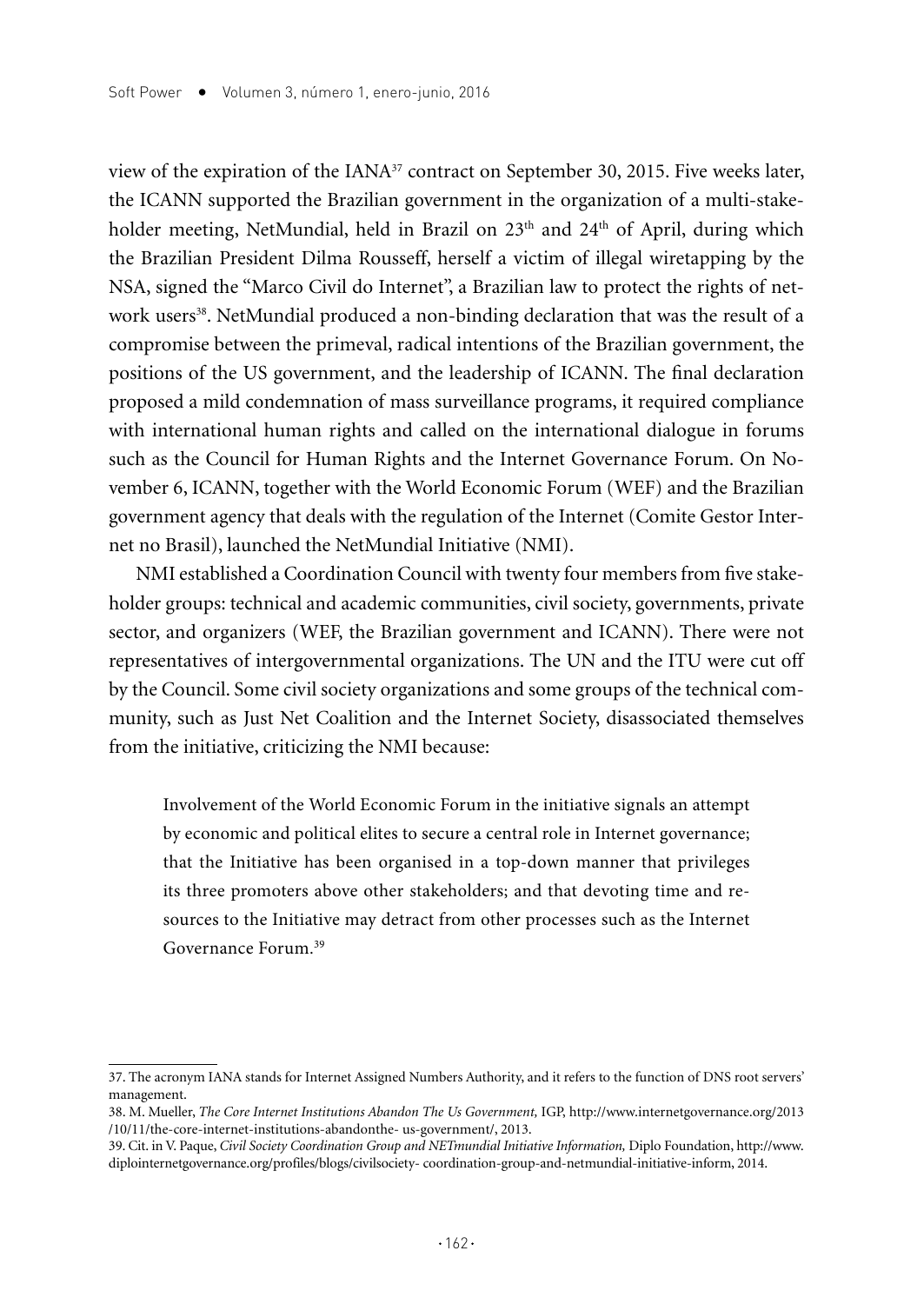Moreover, the Multi-stakeholder Advisory Group (MAG) of the IGF was initially filled with "insiders of the ICANN regime"40. Among the 24 members of the NMI Council, nine were members of the corporation<sup>41</sup>. Thus, just like it had happened with terms like "self-governance" and "multi-stakeholder", the US government seized the NetMundial initiative, which was born to protect human rights and as a response to mass surveillance programs, changing its meanings and direction. At this point, the typical pattern of action of the conservative forces of Internet governance can be retraced: to announce some concessions, to hijack dissent "into harmless activities such as discussions in gigantic workshops that lack any real power<sup>"42</sup> as the IGF and the WSIS, ensure nonetheless significant vantage points in their agenda setting and seizing the vocabulary and narratives of the opponents. The long-term vision, however, remains the same, defended and repeated by the announcement of the NTIA:

Transitioning NTIA out of its role marks the final phase of the privatization of the DNS as outlined by the U.S. Government in 1997. […] NTIA will not accept a proposal that replaces the NTIA role with a government-led or an inter-governmental organization solution<sup>43</sup>.

On March 11, 2016, the ICANN finalized its proposal to the NTIA which, consistently with the NTIA conditions, excluded governments and intergovernmental organizations from the governance of Internet critical resources.

# **7. Conflict #5: Towards the Sharing Surveillance**

Meanwhile, terror attacks in Ottawa (October 24<sup>th</sup>, 2014), in Paris (January 7<sup>th</sup> and November 13th of 2015) and in Brussels (March 22nd, 2016) had the perverse effect of limiting criticism to mass surveillance programs and to push several Western governments towards adopting for –or legalizing– policies and practices of electronic control. Just to offer a few examples, in the aftermath of the Charlie Hebdo shooting, the French Interior Minister Bernard Cazeneuve flew to the Silicon Valley to gain advice about

<sup>40.</sup> Supra, note 8, p. 116.

<sup>41.</sup> The list of Council members is available at: https://www.netmundial.org/council.

<sup>42.</sup> J. A. Lewis, "Internet Governance: Inevitable Transitions", in M. Raymond and G. Smith (eds.), *Organized Chaos. Reimagining the Internet,* Centre for International Governance Innovation, Waterloo, 2014, p. 124. 43. Supra, note 35.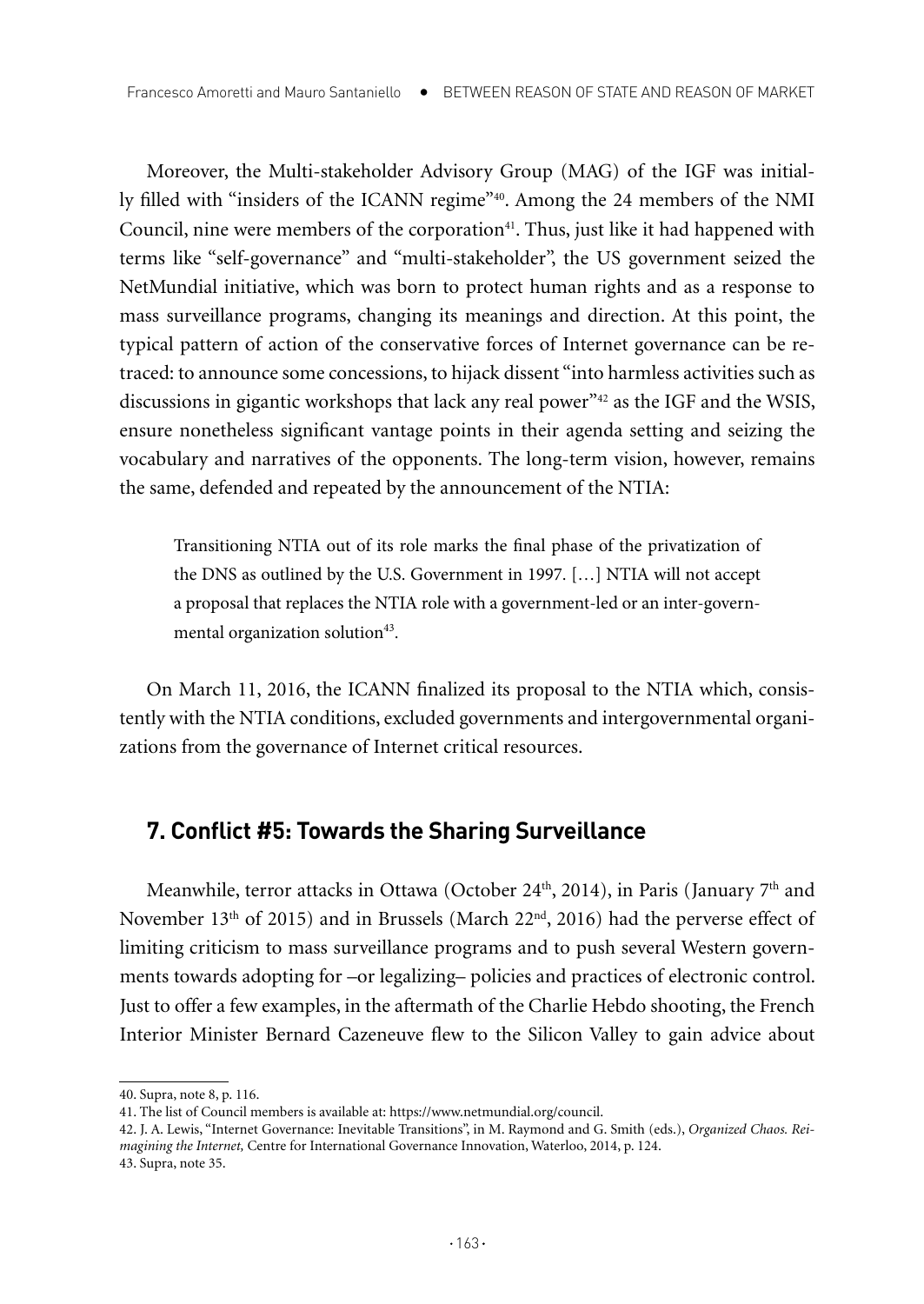surveillance by Google, Facebook, and Twitter, pointing out that "in the course of the investigation we do not want to go through the usual governmental channels, which can take a long time". In February, the Italian government adopted "urgent measures to contrast terrorism" which extended police powers in data processing, and the Italian Interior Minister Angelino Alfano met in Rome "the Italian representatives of the main web and computer giants (Google, Facebook, Twitter, Microsoft, Hp, Ibm) in order to fight terrorism". In the following months, many Western countries took measures that restricted the freedom of expression and the right to privacy, and widened the margins of manoeuvre of security agencies. Internet companies have come to be legitimized, de facto, also in Europe, in a new role as national security advisors and providers of surveillance services. However, a new conflict over Internet governance triggered soon, this time between some governments (particularly the Anglo-Saxon ones) and Internet companies. The controversy arose around encryption services offered by some Internet companies such as Facebook (for its application WhatsApp) and Apple (for its smartphones).

Encryption is a technical process of encoding information in order to avoid that unauthorized third parties can read intercepted messages between the legitimate sender and addressee. Encryption, in the Internet, has been used in military contexts and governmental environments for a long time as an essential tool to protect state secrets and communications. Its use has become more widespread, and more problematic, after Snowden's revelations about mass surveillance programmes as the public awareness about systemic threats to privacy in the Internet had the effect to raise the demand for data protection even among civil Internet users. This emerging market orientation led to a substantial change in IT corporation policies about users' data. Afraid of their loss of reputation and trust for their involvement into US mass surveillance programmes, and fearing the rise of new competitors offering alternative solutions focused on privacy, information leading companies started to offer encryption facilities through their own services. Already a few days after Charlie Hebdo shooting, the British Prime Minister Cameron expressed a strong stand against encryption and announced laws requiring of smartphones' manufacturers and apps' developers to include "back doors" into their own products enabling the access to data by public authorities. The director of MI5 Andrew Parker, the director of GCHQ Robert Hannigan, and FBI Director James Comey publicly supported him. Currently, the Investigatory Powers Bill (IP Bill), which limits encryption and extends powers for UK intelligence agencies and law enforcement for data interception and collection, is undergoing legislative scrutiny by the UK Par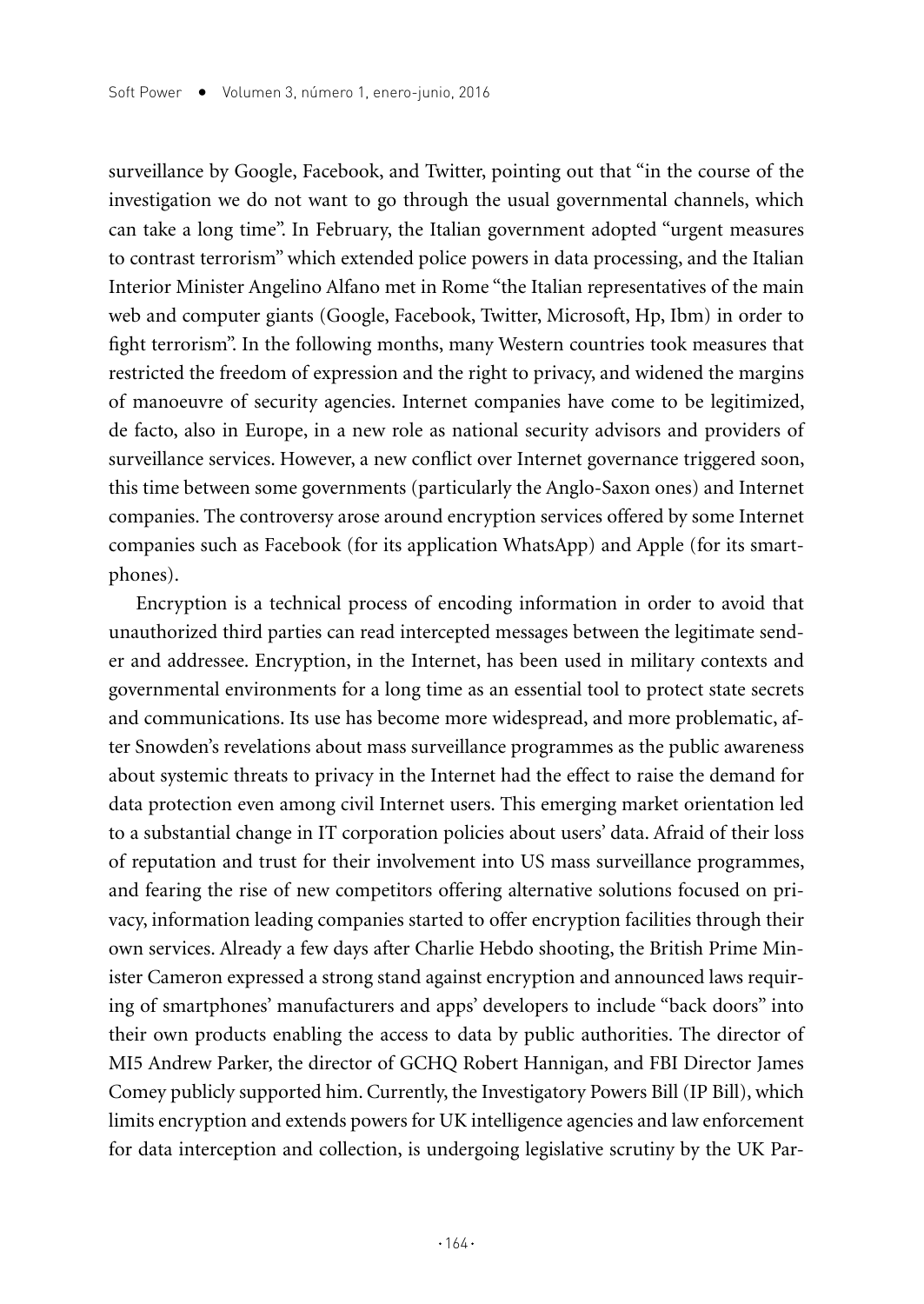liament. In the U.S., a similar conflict arose between FBI and Apple. On February 9<sup>th</sup> of 2016, the FBI announced that it had recovered an Apple iPhone which was used by one of the shooters involved in the December 2015 San Bernardino terror attack, but it was unable to unlock the device due to the encryption of user data. The FBI asked Apple to create a new version of the phone's operating system that could be installed in the phone in order to disable encryption. Apple refused to comply, and the FBI achieved a court order, which mandated Apple to provide the requested software. Apple opposed the order, and explained its reasons in a letter to its customers, stating that the order was to create a dangerous legal precedent undermining the security of electronic devices. On March 28th, the FBI announced it had unlocked the iPhone by purchasing a tool by some professional hackers paying more than US \$1.3 million. However, on April  $13<sup>th</sup>$ , the US Senate Intelligence Committee released draft legislation that would authorize state and federal judges to order any Internet company and hardware manufacturer to provide assistance in unlocking encrypted data and to ensure they comply with such kind of orders.

This conflict, more than the others, seems to set one against the other Reason of State (particularly national security needs) and the Reason of Market (the need of Internet companies to compete in a market where privacy and data protection have become added values). However, at a closer look, governments' requests of back doors are not so disruptive for the private sector. In fact, if this kind of demands are not extemporaneous, like in the case of FBI–Apple encryption dispute, but are codified into general laws, like in the UK IP Bill and the US Senate Encryption Bill cases, there would be no competitor able to provide privacy-enabling technologies and services. Thus, these kind of *erga omnes* obligations would not damage dominant shareholders, keeping their competitive advantage untouched. The one opposing governments and Internet corporations seems like a conflict between different narratives –the governments' one about national security, and the companies' referring to the free flow of information and to freedom of communication– rather than to a conflict of sovereignty. These narratives have been often colliding, as we have seen before. But a substratum of tacit, substantial cooperation has always prevailed. It is even more probable today, when the business of Internet companies such as Google, Facebook, Apple, Amazon is itself fundamentally based on the surveillance of their customers and of Internet users<sup>44</sup>.

<sup>44.</sup> Profiling and tracking users, collecting data about their behavior, both online (with clickstream analysis, network analysis, sentiment analysis, and other techniques) and offline (with geolocation, biometrics, sensors and robots) are practices that are commonly used in order to provide services and sell products.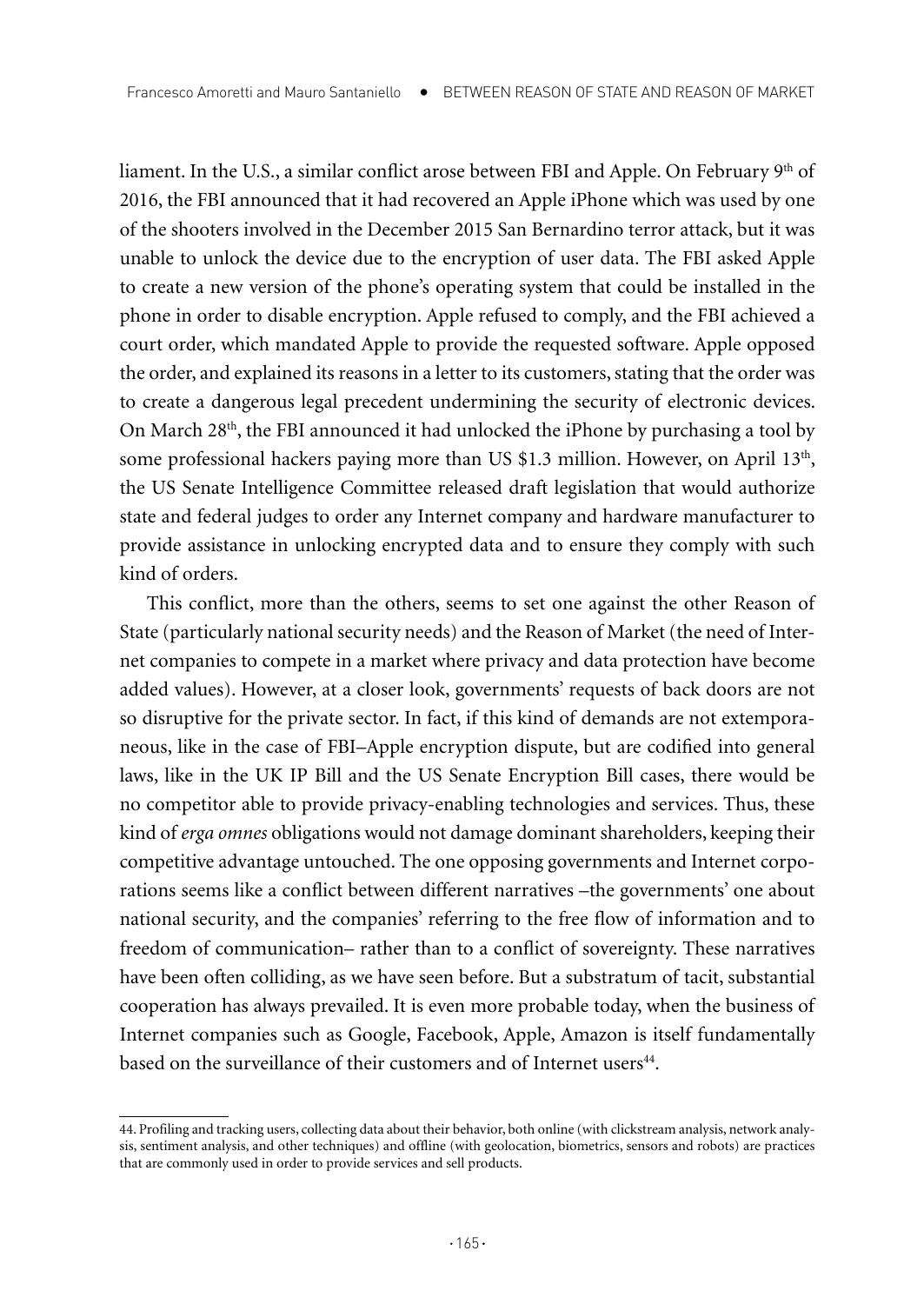#### **8. Conclusions**

Analysing the different conflicts that have emerged since the advent of the Internet as a global phenomenon through the lenses of the shifting boundaries between *Reason of State* and the *Reason of Market* has allowed us to shed light on some inter-institutional dynamics and political issues often neglected by researchers. While recognizing that such conflicts on –and around– Internet governance are the new spaces where political and economic power is unfolding in the twenty-first century, they assert that the diffuse nature of the Internet puts pressure on the traditional nation-state, increasingly attributing the control over these public interest areas to a transnational private ordering regime and new global institutions. According to this scholarship, governments continue to oversee many Internet governance functions, developing national or regional statutes related to information policy; but the overriding of the nation-state's borders in this policy domain is a crucial indicator of the weakening of state authority in his capacity to exert its power<sup>45</sup>. As we have said above, this is *partially* true. There is no doubt that the Westphalian order is dead, and that the dilution of the state's formal power is a long-standing trend.

Our hypothesis is that the *unequal* distribution of power within the interstate system, and the predominant (hegemonic) role of the United States in building the cyberspace are at the origins of the *main* changes in the nature, intensity, and institutional outcomes of the conflicts in the global Internet governance arena. Whether the political power of the U.S. government regulates the cyberspace to the detriment of the communities –technicians and academics– which claimed an open and uncontrolled Internet, or whether the conflicts between the U.S. government and the giant corporations of the ICTs on crucial policy domains –privacy vs security– are exacerbated; or whether it retreats from some jurisdictional domains –IANA transition– or it seems to agree with the Internet governance model it has always opposed –multi-stakeholderism– the *rationale* is basically the same: to preserve (reassert), in a changing geopolitical environment, its dominance according to the *Reason of State* as well as the *Reason of Market46*.

<sup>45.</sup> According to Laura DeNardis, "whereas national laws and […] international treaties have jurisdictional boundaries that complicate cross-border enforcement, the Internet's intermediating infrastructures transcend these borders and are targets of intervention for content control that is not possible through traditional governance mechanisms". L. DeNardis, *The Global War for Internet Governance*, Yale University Press, New Haven and London, 2014, p. 11.

<sup>46.</sup> The rekindled interest towards the category of sovereignty needs to be placed in a historical-political scenario radically different from the past, as has been recently pointed out, among others, by Charles Maier who, in retracing the history of the state in the last one hundred and fifty years, speaks of a Leviathan 2.0 to distinguish it, in fact, from the Leviathan 1.0, designed to solve conflicts through its absolute sovereignty. A state that has been able, therefore, to reinvent itself in